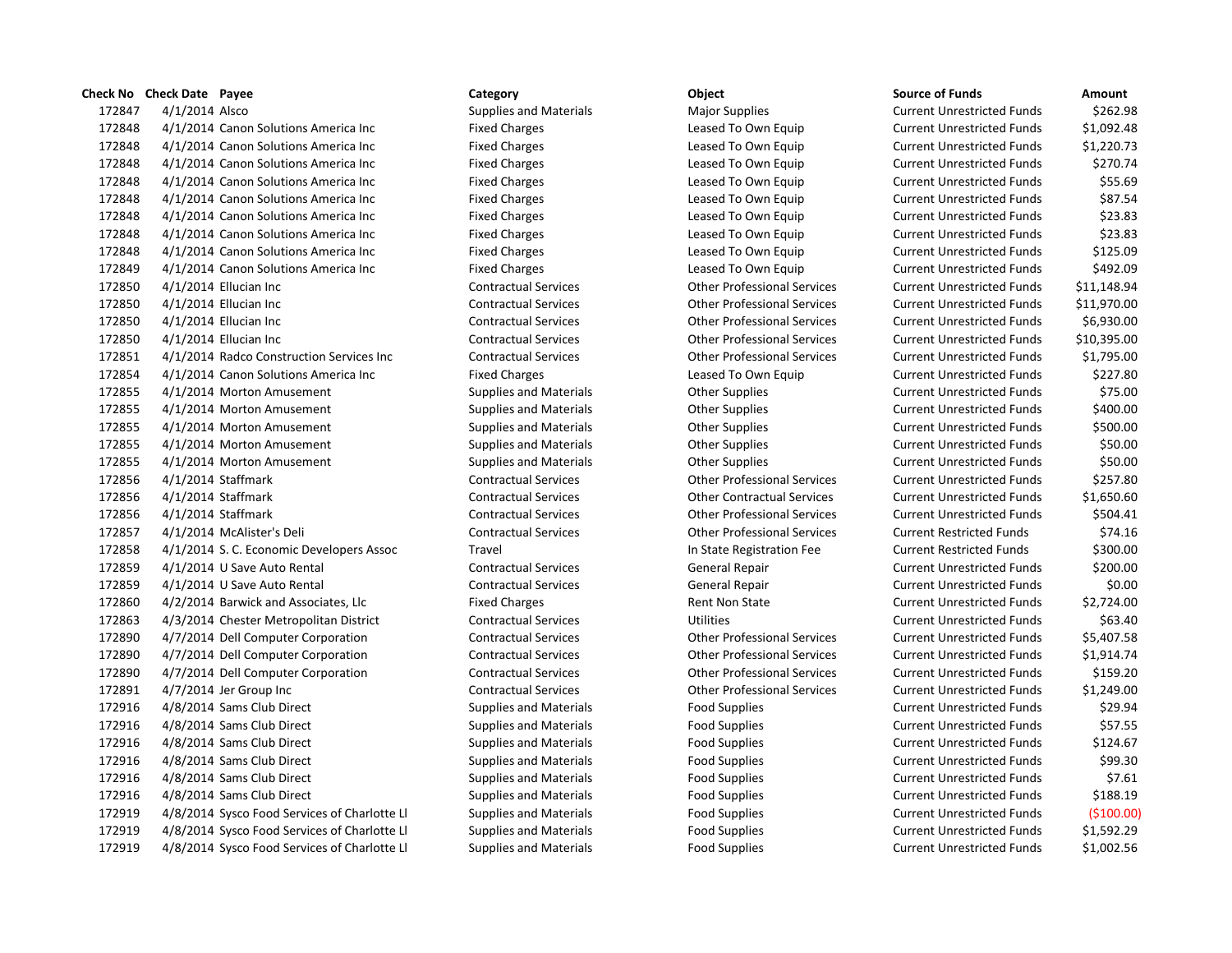4/8/2014 Sysco Food Services of Charlotte Ll Supplies and Materials Food Supplies Current Unrestricted Funds \$1,044.63 4/8/2014 Sysco Food Services of Charlotte Ll Supplies and Materials Food Supplies Current Unrestricted Funds \$53.90 4/8/2014 Sysco Food Services of Charlotte Ll Supplies and Materials Food Supplies Current Unrestricted Funds \$1,469.35 4/8/2014 York Technical College Foundation Fixed Charges Rent Non State Current Unrestricted Funds \$1,666.66 4/8/2014 York Technical College Foundation Fixed Charges Rent Non State Current Unrestricted Funds \$3,082.37 4/8/2014 York Technical College Foundation Fixed Charges Rent Non State Current Unrestricted Funds \$1,607.53 4/8/2014 York Technical College Foundation Fixed Charges Rent Non State Current Unrestricted Funds \$1,666.66 4/9/2014 Association of Community College Tr Current Assets Prepaid Expenses Current Unrestricted Funds \$3,945.00 4/9/2014 Office of Insurance Services Current Liabilities State Dental Employee Current Unrestricted Funds \$4,853.32 4/9/2014 Office of Insurance Services Current Liabilities Tobacco Surcharge Current Unrestricted Funds \$1,160.00 4/9/2014 Office of Insurance Services Current Liabilities Dental Plus Employee Current Unrestricted Funds \$4,145.00 4/9/2014 Office of Insurance Services Current Liabilities State Vison Plan Current Unrestricted Funds \$1,991.00 4/9/2014 Office of Insurance Services Current Liabilities State Insurance Employee Current Unrestricted Funds \$168,215.40 4/9/2014 Office of Insurance Services Current Liabilities State Opt Life Current Unrestricted Funds \$6,469.82 4/9/2014 Office of Insurance Services Current Liabilities Dep Life Insurance Current Unrestricted Funds \$112.84 4/9/2014 Office of Insurance Services Current Liabilities Supp Long Term Disability Current Unrestricted Funds \$2,200.12 4/9/2014 Rotary Club of Rock Hill Fixed Charges Dues & Membership Fees Current Unrestricted Funds \$150.00 172928 4/9/2014 Carrier Enterprises, Llc SE Supplies and Materials Maintenance Supplies Current Unrestricted Funds \$18.28 172928 4/9/2014 Carrier Enterprises, Llc SE Supplies and Materials Maintenance Supplies Current Unrestricted Funds \$2,962.40 172928 4/9/2014 Carrier Enterprises, Llc SE Supplies and Materials Maintenance Supplies Current Unrestricted Funds \$236.76 4/9/2014 Carrier Enterprises, Llc SE Supplies and Materials Maintenance Supplies Current Unrestricted Funds (\$1,302.95) 172928 4/9/2014 Carrier Enterprises, Llc SE Supplies and Materials Maintenance Supplies Current Unrestricted Funds \$233.27 4/10/2014 3D Systems, Inc Supplies and Materials Education Supplies Current Unrestricted Funds \$2,800.00 4/10/2014 Act Compass/Esl Course Placement Se Contractual Services Other Professional Services Current Unrestricted Funds \$106.50 172932 4/10/2014 Alsco Supplies and Materials Major Supplies Magior Supplies Current Unrestricted Funds 5518.98 172933 4/10/2014 Anderson Stamp and Engraving Supplies and Materials Current Unrestricted Funds 556.71 4/10/2014 Baker and Taylor Equipment Library Books, Maps & Film Current Unrestricted Funds \$209.35 4/10/2014 Baker and Taylor Equipment Library Books, Maps & Film Current Unrestricted Funds \$292.96 4/10/2014 Baker and Taylor Equipment Library Books, Maps & Film Current Unrestricted Funds \$52.43 4/10/2014 Baker and Taylor Equipment Library Books, Maps & Film Current Unrestricted Funds \$57.45 4/10/2014 Baker and Taylor Equipment Library Books, Maps & Film Current Unrestricted Funds \$456.54 4/10/2014 Baker and Taylor Equipment Library Books, Maps & Film Current Unrestricted Funds \$162.96 4/10/2014 Baker and Taylor Equipment Library Books, Maps & Film Current Unrestricted Funds \$18,465.28 4/10/2014 Beckman Coulter Supplies and Materials Education Supplies Current Unrestricted Funds \$30.88 4/10/2014 Beckman Coulter Supplies and Materials Education Supplies Current Unrestricted Funds \$62.12 172935 4/10/2014 Beckman Coulter Supplies and Materials Education Supplies Current Unrestricted Funds \$930.00 4/10/2014 Beckman Coulter Supplies and Materials Education Supplies Current Unrestricted Funds \$372.00 4/10/2014 Beckman Coulter Supplies and Materials Education Supplies Current Unrestricted Funds \$279.00 4/10/2014 Burgess Sales & Supply Contractual Services General Repair Current Unrestricted Funds \$494.43 4/10/2014 C C Dickson Contractual Services General Repair Current Unrestricted Funds \$774.26 4/10/2014 Canon Solutions America Inc Supplies and Materials Photocopy Supplies Current Unrestricted Funds \$153.98 4/10/2014 Canon Solutions America Inc Supplies and Materials Photocopy Supplies Current Unrestricted Funds \$218.19 172938 4/10/2014 Canon Solutions America Inc Fixed Charges Fixed Charges Rental Other Current Unrestricted Funds \$44.32 4/10/2014 Canon Solutions America Inc Fixed Charges Leased To Own Equip Current Unrestricted Funds \$62.09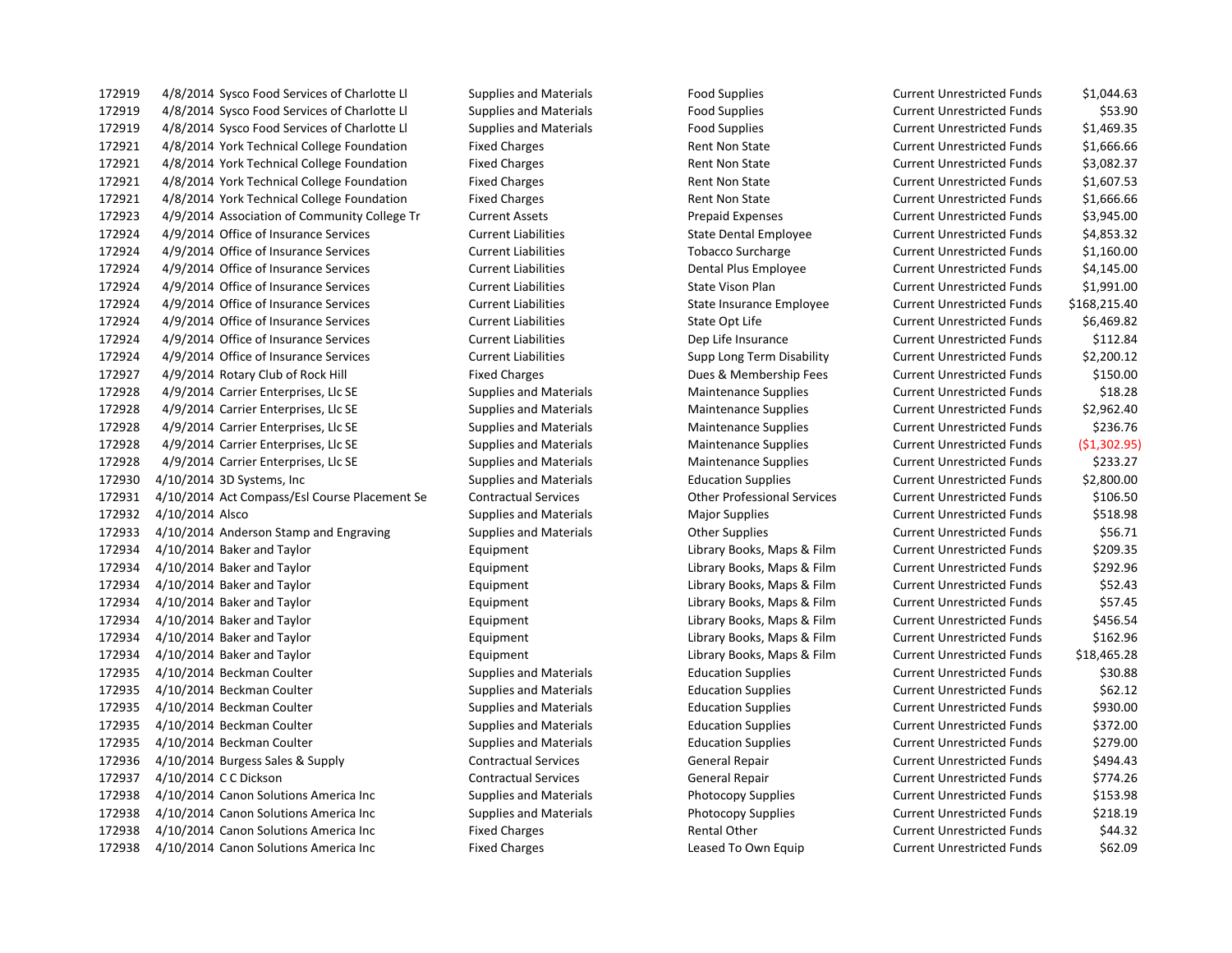4/10/2014 Canon Solutions America Inc Fixed Charges Leased To Own Equip Current Unrestricted Funds \$1,188.95 4/10/2014 Canon Solutions America Inc Fixed Charges Leased To Own Equip Current Unrestricted Funds \$210.53 4/10/2014 Canon Solutions America Inc Fixed Charges Leased To Own Equip Current Unrestricted Funds \$58.06 4/10/2014 Canon Solutions America Inc Fixed Charges Leased To Own Equip Current Unrestricted Funds \$197.83 4/10/2014 City Electric Accounts - Sc Contractual Services General Repair Current Unrestricted Funds \$75.23 4/10/2014 Clegg's Termite & Pest Control Contractual Services Other Contractual Services Current Unrestricted Funds \$84.00 4/10/2014 Clegg's Termite & Pest Control Contractual Services Other Contractual Services Current Unrestricted Funds \$112.00 4/10/2014 The Compliance Centre Inc Contractual Services Other Professional Services Current Unrestricted Funds \$2,665.00 4/10/2014 Cox's Rock Hill Inc Contractual Services Other Professional Services Current Unrestricted Funds \$980.00 4/10/2014 Dell Computer Corporation Supplies and Materials Education Supplies Current Restricted Funds \$1,971.70 4/10/2014 Dell Computer Corporation Equipment Non Capitalized Equipment Current Restricted Funds \$1,900.28 4/10/2014 Dell Computer Corporation Equipment Non Capitalized Equipment Current Restricted Funds (\$0.01) 4/10/2014 Dell Computer Corporation Supplies and Materials Other Supplies Current Unrestricted Funds \$4,348.40 4/10/2014 Dell Computer Corporation Supplies and Materials Other Supplies Current Unrestricted Funds \$372.82 4/10/2014 Dell Computer Corporation Supplies and Materials Other Supplies Current Unrestricted Funds \$0.01 4/10/2014 Eagle Wood, Inc Permanent Improvements Other Permanent Imp Master Plan \$187,873.62 4/10/2014 Ebsco Subscription Services Equipment Library Books, Maps & Film Current Unrestricted Funds \$9.35 4/10/2014 ESP Associates PA Permanent Improvements Reimbursables Master Plan \$23.23 4/10/2014 ESP Associates PA Permanent Improvements Fees, Arch, Eng & Other Master Plan \$984.75 4/10/2014 Fort Mill B B Q Comp. Supplies and Materials Food Supplies Current Unrestricted Funds \$449.04 4/10/2014 Gateway Supply Company Contractual Services General Repair Current Unrestricted Funds \$7.63 4/10/2014 Gateway Supply Company Contractual Services General Repair Current Unrestricted Funds \$203.07 4/10/2014 Gateway Supply Company Contractual Services General Repair Current Unrestricted Funds \$13.95 4/10/2014 Gateway Supply Company Contractual Services General Repair Current Unrestricted Funds \$22.69 4/10/2014 Gateway Supply Company Contractual Services General Repair Current Unrestricted Funds \$164.38 4/10/2014 Gateway Supply Company Contractual Services General Repair Current Unrestricted Funds \$3,950.00 4/10/2014 Gateway Supply Company Contractual Services General Repair Current Unrestricted Funds \$2.00 4/10/2014 Graybar Electric Co Contractual Services General Repair Current Unrestricted Funds \$92.56 4/10/2014 Graybar Electric Co Contractual Services General Repair Current Unrestricted Funds \$249.04 4/10/2014 Greens Commercial Cleaning, Inc. Contractual Services Other Contractual Services Current Unrestricted Funds \$20.00 4/10/2014 Honey Baked Ham Company Supplies and Materials Food Supplies Current Unrestricted Funds \$71.75 4/10/2014 Honey Baked Ham Company Supplies and Materials Food Supplies Current Unrestricted Funds \$140.42 172952 4/10/2014 YTC Employee Supplies and Materials Maintenance Supplies Current Unrestricted Funds \$251.43 4/10/2014 Keck and Wood, Inc Permanent Improvements Fees, Arch, Eng & Other Master Plan \$914.00 4/10/2014 Keck and Wood, Inc Permanent Improvements Fees, Arch, Eng & Other Master Plan \$2,000.00 4/10/2014 Keck and Wood, Inc Permanent Improvements Fees, Arch, Eng & Other Master Plan \$500.00 4/10/2014 Marshall Kitchell Contractual Services Other Professional Services Current Unrestricted Funds \$300.00 4/10/2014 Love Security Services Inc Contractual Services Other Contractual Services Current Unrestricted Funds \$432.00 4/10/2014 Love Security Services Inc Contractual Services Other Contractual Services Current Unrestricted Funds \$567.00 4/10/2014 Love Security Services Inc Contractual Services Other Contractual Services Current Unrestricted Funds \$388.80 4/10/2014 Luxion Inc. Supplies and Materials Education Supplies Current Unrestricted Funds \$1,495.00 4/10/2014 Mid-Carolina Ahec, Inc. Contractual Services Other Professional Services Current Unrestricted Funds \$52.00 4/10/2014 Msc Industrial Supply Comp Supplies and Materials Education Supplies Current Restricted Funds \$2,498.31

4/10/2014 Canon Solutions America Inc Fixed Charges Leased To Own Equip Current Unrestricted Funds \$1,010.09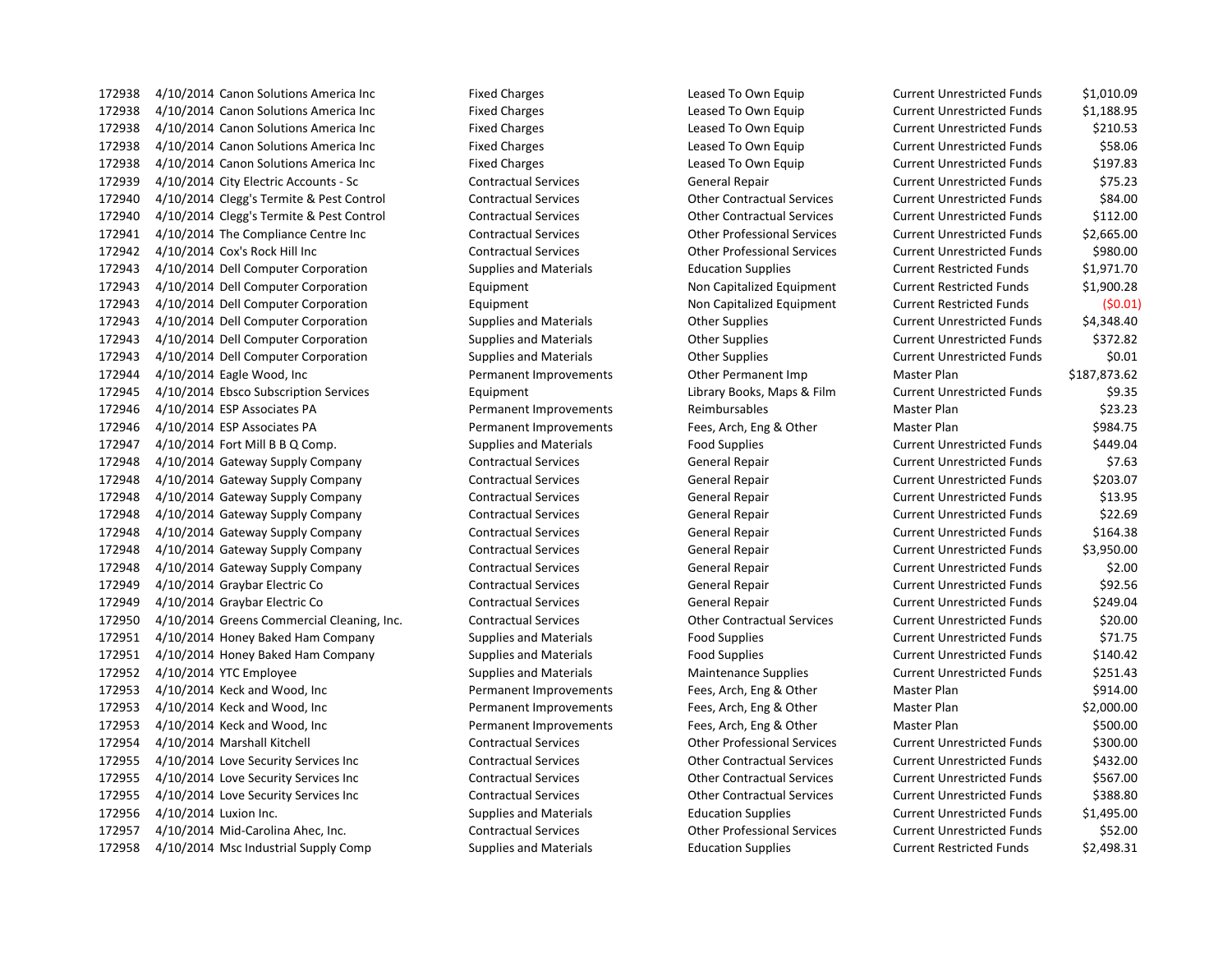172958 4/10/2014 Msc Industrial Supply Comp Supplies and Materials Education Supplies 172958 4/10/2014 Msc Industrial Supply Comp Supplies and Materials Education Supplies 172958 4/10/2014 Msc Industrial Supply Comp Supplies and Materials Education Supplies 172958 4/10/2014 Msc Industrial Supply Comp Supplies and Materials Education Supplies 172958 4/10/2014 Msc Industrial Supply Comp Supplies and Materials Education Supplies 172958 4/10/2014 Msc Industrial Supply Comp Supplies and Materials Education Supplies 172958 4/10/2014 Msc Industrial Supply Comp Supplies and Materials Education Supplies 172958 4/10/2014 Msc Industrial Supply Comp Supplies and Materials Education Supplies 172958 4/10/2014 Msc Industrial Supply Comp Supplies and Materials Education Supplies 172958 4/10/2014 Msc Industrial Supply Comp Supplies and Materials Education Supplies 172958 4/10/2014 Msc Industrial Supply Comp Supplies and Materials Education Supplies 172958 4/10/2014 Msc Industrial Supply Comp Supplies and Materials Education Supplies 172958 4/10/2014 Msc Industrial Supply Comp Supplies and Materials Education Supplies 172958 4/10/2014 Msc Industrial Supply Comp Supplies and Materials Education Supplies 172958 4/10/2014 Msc Industrial Supply Comp Supplies and Materials Education Supplies 172958 4/10/2014 Msc Industrial Supply Comp Supplies and Materials Education Supplies 172958 4/10/2014 Msc Industrial Supply Comp Supplies and Materials Education Supplies 172958 4/10/2014 Msc Industrial Supply Comp Supplies and Materials Education Supplies 172958 4/10/2014 Msc Industrial Supply Comp Supplies and Materials Education Supplies 172958 4/10/2014 Msc Industrial Supply Comp Supplies and Materials Education Supplies 172958 4/10/2014 Msc Industrial Supply Comp Supplies and Materials Education Supplies 172958 4/10/2014 Msc Industrial Supply Comp Supplies and Materials Education Supplies 172958 4/10/2014 Msc Industrial Supply Comp Supplies and Materials Education Supplies 172958 4/10/2014 Msc Industrial Supply Comp Supplies and Materials Education Supplies 172958 4/10/2014 Msc Industrial Supply Comp Supplies and Materials Education Supplies 172958 4/10/2014 Msc Industrial Supply Comp Supplies and Materials Education Supplies 172958 4/10/2014 Msc Industrial Supply Comp Supplies and Materials Education Supplies 172958 4/10/2014 Msc Industrial Supply Comp Supplies and Materials Education Supplies Current Restricted Funds 172959 4/10/2014 Ontario Investments Inc Fixed Charges Eleased To Own Equip 172959 4/10/2014 Ontario Investments Inc Fixed Charges Eleased To Own Equip 172960 4/10/2014 Simplex Grinnell Lp Contractual Services Other Professional Services 172960 4/10/2014 Simplex Grinnell Lp Contractual Services Other Professional Services 172961 4/10/2014 Software Hardware Intergration Inte Supplies and Materials Chice Supplies 172962 4/10/2014 Sourceone Healthcare Supplies and Materials Medical & Lab Supplies Current Unrestricted Funds 172963 4/10/2014 Staffmark Contractual Services Contractual Services Other Professional Services 172963 4/10/2014 Staffmark Contractual Services Other Contractual Services Current Unrestricted Funds \$1,149.00 172963 4/10/2014 Staffmark Contractual Services Contractual Services Other Professional Services 172964 4/10/2014 Unified Av Systems Supplies and Materials Education Supplies 172964 4/10/2014 Unified Av Systems Supplies and Materials Education Supplies 172964 4/10/2014 Unified Av Systems Supplies and Materials Education Supplies 172964 4/10/2014 Unified Av Systems Supplies and Materials Education Supplies 172964 4/10/2014 Unified Av Systems Supplies and Materials Education Supplies 172964 4/10/2014 Unified Av Systems Supplies and Materials Education Supplies 172964 4/10/2014 Unified Av Systems Supplies and Materials Education Supplies

| Current Restricted Funds          | 5763.92    |
|-----------------------------------|------------|
| <b>Current Restricted Funds</b>   | \$900.00   |
| <b>Current Restricted Funds</b>   | \$742.80   |
| <b>Current Restricted Funds</b>   | \$1,184.76 |
| <b>Current Restricted Funds</b>   | \$117.84   |
| <b>Current Restricted Funds</b>   | \$1,030.80 |
| <b>Current Restricted Funds</b>   | \$159.88   |
| <b>Current Restricted Funds</b>   | \$527.88   |
| <b>Current Restricted Funds</b>   | \$335.88   |
| <b>Current Restricted Funds</b>   | \$43.90    |
| <b>Current Restricted Funds</b>   | \$1,175.52 |
| <b>Current Restricted Funds</b>   | \$2,544.86 |
| <b>Current Restricted Funds</b>   | \$1,767.19 |
| <b>Current Restricted Funds</b>   | \$3,073.84 |
| <b>Current Restricted Funds</b>   | \$1,467.00 |
| <b>Current Restricted Funds</b>   | \$375.20   |
| <b>Current Restricted Funds</b>   | \$155.25   |
| <b>Current Restricted Funds</b>   | \$107.25   |
| <b>Current Restricted Funds</b>   | \$166.82   |
| <b>Current Restricted Funds</b>   | \$84.78    |
| <b>Current Restricted Funds</b>   | \$217.50   |
| <b>Current Restricted Funds</b>   | \$1,175.52 |
| <b>Current Restricted Funds</b>   | \$669.70   |
| <b>Current Restricted Funds</b>   | \$465.05   |
| <b>Current Restricted Funds</b>   | \$657.45   |
| <b>Current Restricted Funds</b>   | \$1,777.14 |
| <b>Current Restricted Funds</b>   | \$765.96   |
| <b>Current Restricted Funds</b>   | \$0.01     |
| <b>Current Unrestricted Funds</b> | \$189.80   |
| <b>Current Unrestricted Funds</b> | \$196.64   |
| <b>Current Unrestricted Funds</b> | \$32.00    |
| <b>Current Unrestricted Funds</b> | \$945.00   |
| <b>Current Unrestricted Funds</b> | \$150.07   |
| <b>Current Unrestricted Funds</b> | \$90.22    |
| <b>Current Unrestricted Funds</b> | \$509.16   |
| <b>Current Unrestricted Funds</b> | \$1,149.00 |
| <b>Current Unrestricted Funds</b> | \$257.80   |
| <b>Current Restricted Funds</b>   | \$259.04   |
| <b>Current Restricted Funds</b>   | \$92.00    |
| <b>Current Restricted Funds</b>   | \$95.00    |
| <b>Current Restricted Funds</b>   | \$125.00   |
| <b>Current Restricted Funds</b>   | \$238.00   |
| <b>Current Restricted Funds</b>   | \$53.00    |
| <b>Current Unrestricted Funds</b> | \$800.00   |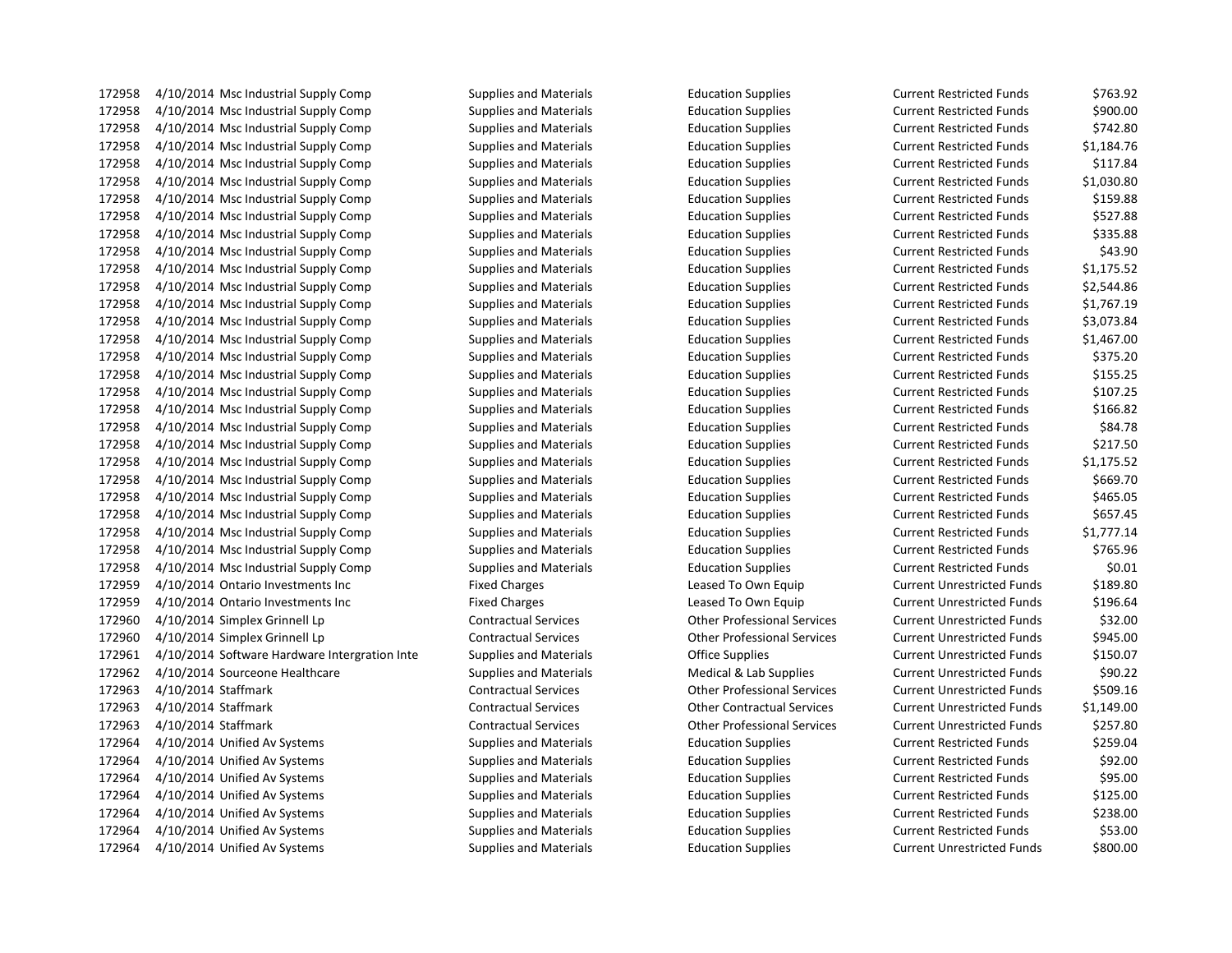4/10/2014 Unified Av Systems Supplies and Materials Education Supplies Current Unrestricted Funds \$500.00 4/10/2014 Unified Av Systems Supplies and Materials Education Supplies Current Unrestricted Funds \$250.00 4/10/2014 Unified Av Systems Supplies and Materials Education Supplies Current Unrestricted Funds \$10.00 4/10/2014 Unified Av Systems Supplies and Materials Education Supplies Current Unrestricted Funds \$800.00 4/10/2014 Unified Av Systems Supplies and Materials Education Supplies Current Unrestricted Funds \$125.00 4/10/2014 Unifirst Corporation Contractual Services Other Professional Services Current Unrestricted Funds \$66.56 4/10/2014 Unifirst Corporation Contractual Services Other Professional Services Current Unrestricted Funds \$67.56 4/10/2014 United Air Filter Company Supplies and Materials Maintenance Supplies Current Unrestricted Funds \$105.12 4/10/2014 United Air Filter Company Supplies and Materials Maintenance Supplies Current Unrestricted Funds \$428.73 172967 4/10/2014 W Square Advertising Contractual Services Advertising Current Unrestricted Funds \$1,076.96 4/10/2014 Carolyn Winslow Contractual Services Other Professional Services Current Unrestricted Funds \$1,212.00 4/10/2014 Xerox Corporation Fixed Charges Leased To Own Equip Current Unrestricted Funds \$732.70 4/11/2014 Budget and Control Board Supplies and Materials Postage Current Unrestricted Funds \$25.00 172971 4/11/2014 Petty Cash Supplies and Materials Coffice Supplies Current Unrestricted Funds 59.61 4/11/2014 Petty Cash Supplies and Materials Education Supplies Current Unrestricted Funds \$12.82 4/11/2014 Petty Cash Supplies and Materials Education Supplies Current Unrestricted Funds \$8.28 4/11/2014 Petty Cash Supplies and Materials Education Supplies Current Unrestricted Funds \$22.12 4/11/2014 Petty Cash Supplies and Materials Education Supplies Current Unrestricted Funds \$40.01 4/11/2014 Petty Cash Supplies and Materials Other Supplies Current Unrestricted Funds \$30.06 4/11/2014 Petty Cash Supplies and Materials Other Supplies Current Unrestricted Funds \$32.14 4/11/2014 Petty Cash Supplies and Materials Other Supplies Current Unrestricted Funds \$11.74 172971 4/11/2014 Petty Cash Supplies and Materials Current Unrestricted Funds \$7.47 4/11/2014 Petty Cash Contractual Services General Repair Current Unrestricted Funds \$8.56 4/11/2014 Petty Cash Supplies and Materials Office Supplies Current Restricted Funds \$15.72 4/11/2014 Surveillance, Resources, and Invest Contractual Services Other Professional Services Current Unrestricted Funds \$1,090.00 4/11/2014 Towneplace Suites by Marriot Contractual Services Other Professional Services Current Unrestricted Funds \$98.79 4/11/2014 American Airlines Travel Out of State Air Trans Current Unrestricted Funds \$502.50 4/11/2014 American Airlines Travel Out of State Air Trans Current Unrestricted Funds \$487.50 4/11/2014 American Airlines Travel Out of State Air Trans Current Unrestricted Funds \$197.50 4/11/2014 American Airlines Travel Out of State Air Trans Current Unrestricted Funds \$508.50 4/11/2014 American Airlines Travel Out of State Air Trans Current Unrestricted Funds \$778.40 4/11/2014 Boykin and Davis Llc Contractual Services Legal Services Current Unrestricted Funds \$518.09 172980 4/11/2014 City Club of Rock Hill Fixed Charges Fixed Charges Dues & Membership Fees Current Unrestricted Funds \$33.33 4/11/2014 Fort Mill Rotary Club Fixed Charges Dues & Membership Fees Current Unrestricted Funds \$210.00 4/11/2014 Lancaster County Chamber of Commerc Supplies and Materials Other Supplies Current Unrestricted Funds \$40.00 4/11/2014 Surveillance, Resources, and Invest Op Revenue - Other Current Unres SRI Current Unrestricted Funds \$163.50 4/16/2014 McAlister's Deli Supplies and Materials Food Supplies Current Unrestricted Funds \$119.72 4/16/2014 S C Chiropractic Assoc Supplies and Materials Education Supplies Current Unrestricted Funds \$381.60 4/17/2014 Brustien & Manasevit Supplies and Materials Office Supplies Current Unrestricted Funds \$60.00 4/17/2014 Brustien & Manasevit Supplies and Materials Office Supplies Current Unrestricted Funds \$0.00 4/17/2014 Langleys Family Collision Contractual Services General Repair Current Unrestricted Funds \$857.01 4/17/2014 Langleys Family Collision Contractual Services General Repair Current Unrestricted Funds \$0.00 4/17/2014 Chester Metropolitan District Contractual Services Utilities Current Unrestricted Funds \$84.05 4/17/2014 Chester Metropolitan District Contractual Services Utilities Current Unrestricted Funds \$204.26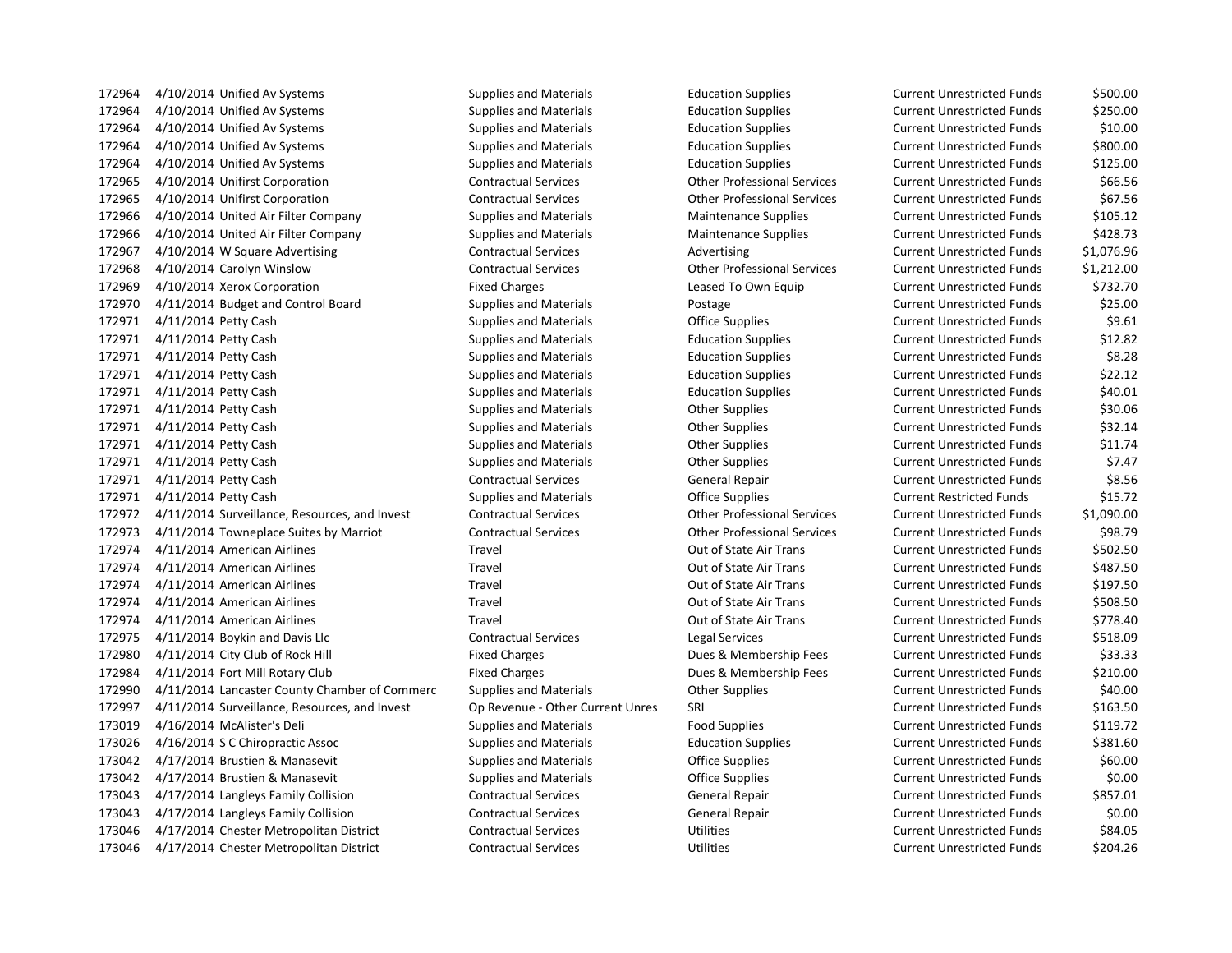173048 4/18/2014 Herald Publishing Contractual Services Advertising Advertising 173048 4/18/2014 Herald Publishing Contractual Services Advertising Advertising 173048 4/18/2014 Herald Publishing Contractual Services Advertising Advertising 173048 4/18/2014 Herald Publishing Contractual Services Advertising Advertising 173048 4/18/2014 Herald Publishing Contractual Services Advertising Advertising 173048 4/18/2014 Herald Publishing Contractual Services Advertising Advertising 173048 4/18/2014 Herald Publishing Contractual Services Advertising Advertising 173048 4/18/2014 Herald Publishing Contractual Services Advertising Advertising 173049 4/18/2014 Herald Publishing Contractual Services Advertising Advertising 173049 4/18/2014 Herald Publishing Contractual Services Advertising Advertising 173050 4/18/2014 Herald Publishing Contractual Services Advertising Advertising 173050 4/18/2014 Herald Publishing Contractual Services Advertising Advertising 173050 4/18/2014 Herald Publishing Contractual Services Advertising Advertising 173050 4/18/2014 Herald Publishing Contractual Services Advertising Advertising 173051 4/18/2014 Lancaster News Contractual Services Advertising 173051 4/18/2014 Lancaster News Contractual Services Advertising 173051 4/18/2014 Lancaster News Contractual Services Advertising 173051 4/18/2014 Lancaster News Contractual Services Advertising 173052 4/18/2014 Lancaster News Contractual Services Advertising 173053 4/21/2014 Bank of America Current Liabilities A/P Bank of America Current Liabilities 173061 4/22/2014 Business Card Travel Travel Travel Cut of State Other Trans 173061 4/22/2014 Business Card Travel Travel Cut of State Misc Travel 173061 4/22/2014 Business Card Travel Travel Cut of State Other Trans 173061 4/22/2014 Business Card Travel Travel In State Lodging Current Unrestricted Funds \$383.04 173061 4/22/2014 Business Card Travel Travel In State Lodging Current Unrestricted Funds \$383.04 173061 4/22/2014 Business Card Travel Travel In State Lodging Current Unrestricted Funds & Lodging 173061 4/22/2014 Business Card Travel Travel In State Lodging Current Unrestricted Funds \$173061 4/22 173061 4/22/2014 Business Card Travel Travel In State Misc Travel Exp Current Unrestricted Funds \$28.000 Un 173061 4/22/2014 Business Card Travel Travel In State Misc Travel Exp Current Unrestricted Funds \$27.411 173061 4/22/2014 Business Card Travel Travel Current Current Out of State Lodging 173061 4/22/2014 Business Card Travel Travel Cutrent Current Out of State Lodging 173061 4/22/2014 Business Card Travel Travel Current Current Out of State Lodging 173061 4/22/2014 Business Card Contractual Services Other Contractual Services Current Unrestricted Funds \$574.61 173061 4/22/2014 Business Card Travel Travel Travel Cut of State Air Trans 173061 4/22/2014 Business Card Travel Travel Current Current Current Current Restricted Funds \$1,000 for State Lodging 173061 4/22/2014 Business Card Travel Travel Cut of State Other Trans 173061 4/22/2014 Business Card Travel Travel Travel Cut of State Misc Travel 173061 4/22/2014 Business Card Travel Travel Current Current Out of State Lodging 173061 4/22/2014 Business Card Travel Travel In State Lodging Current Restricted Funds \$86.999 173061 4/22/2014 Business Card Travel Travel In State Lodging Current Unrestricted Funds \$179.866 173061 4/22/2014 Business Card Travel Travel Cutrent Current Out of State Lodging 173062 4/22/2014 Materials Management Office Contractual Services Registration Fee 173063 4/22/2014 Riverview Medical Clinic Supplies and Materials Education Supplies 173064 4/22/2014 Altec Industries Contractual Services Motor Vehicle Repair Current Unrestricted Funds \$3,335

| Current Unrestricted Funds        | 59.36        |
|-----------------------------------|--------------|
| Current Unrestricted Funds        | \$9.36       |
| Current Unrestricted Funds        | \$9.36       |
| Current Unrestricted Funds        | \$9.36       |
| <b>Current Unrestricted Funds</b> | \$9.36       |
| Current Unrestricted Funds        | \$9.36       |
| Current Unrestricted Funds        | \$9.36       |
| Current Unrestricted Funds        | \$9.36       |
| <b>Current Unrestricted Funds</b> | \$9.36       |
| Current Unrestricted Funds        | \$9.36       |
| Current Unrestricted Funds        | \$6,669.62   |
| <b>Current Unrestricted Funds</b> | \$1,365.52   |
| <b>Current Unrestricted Funds</b> | \$1,300.00   |
| Current Unrestricted Funds        | \$0.00       |
| <b>Current Unrestricted Funds</b> | \$175.00     |
| Current Unrestricted Funds        | \$1,463.40   |
| Current Unrestricted Funds        | \$1,889.32   |
| Current Unrestricted Funds        | \$0.00       |
| <b>Current Unrestricted Funds</b> | \$86.38      |
| Current Unrestricted Funds        | \$170,678.67 |
| Current Unrestricted Funds        | \$88.71      |
| <b>Current Unrestricted Funds</b> | \$49.00      |
| Current Unrestricted Funds        | \$51.00      |
| <b>Current Unrestricted Funds</b> | \$383.04     |
| Current Unrestricted Funds        | \$383.04     |
| <b>Current Unrestricted Funds</b> | \$221.76     |
| <b>Current Unrestricted Funds</b> | \$221.76     |
| Current Unrestricted Funds        | \$28.00      |
| Current Unrestricted Funds        | \$27.41      |
| Current Unrestricted Funds        | \$408.56     |
| Current Unrestricted Funds        | \$764.44     |
| Current Unrestricted Funds        | \$335.84     |
| Current Unrestricted Funds        | \$574.61     |
| <b>Current Unrestricted Funds</b> | \$50.00      |
| Current Restricted Funds          | \$1,021.35   |
| Current Unrestricted Funds        | \$55.00      |
| Current Unrestricted Funds        | \$25.00      |
| Current Unrestricted Funds        | \$111.98     |
| Current Restricted Funds          | \$86.99      |
| <b>Current Unrestricted Funds</b> | \$179.86     |
| <b>Current Unrestricted Funds</b> | \$1,199.96   |
| <b>Current Unrestricted Funds</b> | \$100.00     |
| Current Unrestricted Funds        | \$55.00      |
| Current Unrestricted Funds        | \$3,335.73   |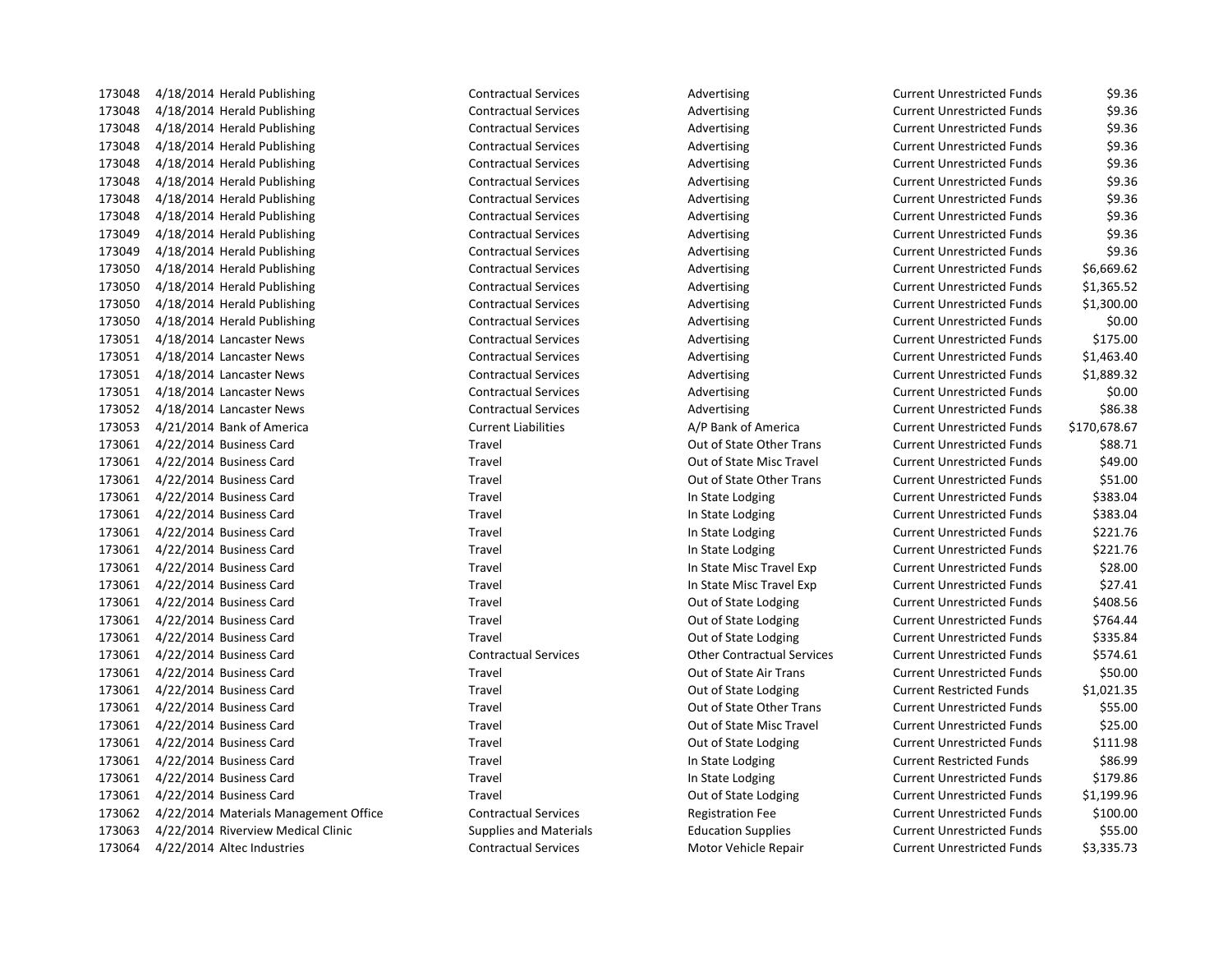4/22/2014 Bi Lo Supplies and Materials Food Supplies Current Unrestricted Funds \$30.00 4/22/2014 Bi Lo Supplies and Materials Food Supplies Current Unrestricted Funds \$39.90 173065 4/22/2014 Bi Lo Supplies and Materials Food Supplies Food Supplies Current Unrestricted Funds \$6.57 173066 4/22/2014 City of Rock Hill Supplies and Materials Fuel Fuel Current Unrestricted Funds \$979.84 4/22/2014 City of Rock Hill Supplies and Materials Fuel Current Unrestricted Funds \$948.08 4/22/2014 Lowes Home Centers Contractual Services General Repair Current Unrestricted Funds \$45.30 4/22/2014 Lowes Home Centers Contractual Services General Repair Current Unrestricted Funds \$3.98 4/22/2014 Lowes Home Centers Contractual Services General Repair Current Unrestricted Funds \$19.93 4/22/2014 Lowes Home Centers Contractual Services General Repair Current Unrestricted Funds \$123.95 4/22/2014 Lowes Home Centers Contractual Services General Repair Current Unrestricted Funds \$42.56 4/22/2014 Lowes Home Centers Contractual Services General Repair Current Unrestricted Funds \$14.94 4/22/2014 Lowes Home Centers Contractual Services General Repair Current Unrestricted Funds \$51.71 4/22/2014 Lowes Home Centers Contractual Services General Repair Current Unrestricted Funds \$18.79 4/23/2014 Surveillance, Resources, and Invest Contractual Services Other Professional Services Current Unrestricted Funds \$54.50 173073 4/23/2014 Apple Inc external supplies and Materials Current Restricted Funds 5330.63 4/23/2014 Higheredjobs.Com Current Assets Prepaid Expenses Current Unrestricted Funds \$2,100.00 4/23/2014 Accreditation Review Committee on E Fixed Charges Dues & Membership Fees Current Unrestricted Funds \$300.00 4/23/2014 Greater Clover Chamber of Commerce Fixed Charges Dues & Membership Fees Current Unrestricted Funds \$75.00 4/23/2014 S C Assoc of Colleges and Emp Fixed Charges Dues & Membership Fees Current Unrestricted Funds \$50.00 4/23/2014 S C Assoc of Colleges and Emp Fixed Charges Dues & Membership Fees Current Unrestricted Funds \$0.00 4/24/2014 American Dental Assoc Fixed Charges Dues & Membership Fees Current Unrestricted Funds \$1,550.00 4/24/2014 American Dental Assoc Fixed Charges Dues & Membership Fees Current Unrestricted Funds \$1,500.00 4/28/2014 Barnes and Noble College Bookstore Current Liabilities A/P College Barnes & Noble Current Unrestricted Funds \$3,444.30 4/28/2014 Barnes and Noble College Bookstore Current Liabilities A/P CE Students Barnes & Noble Current Unrestricted Funds \$131.17 4/28/2014 Barnes and Noble College Bookstore Current Liabilities A/P CE Students Barnes & Noble Current Unrestricted Funds \$817.25 4/28/2014 Barnes and Noble College Bookstore Current Liabilities A/P CE Students Barnes & Noble Current Unrestricted Funds \$62.37 4/28/2014 Barnes and Noble College Bookstore Current Liabilities A/P CE Students Barnes & Noble Current Unrestricted Funds \$1,090.52 4/28/2014 Adams Outdoor Advertising of Nc Contractual Services Advertising Current Unrestricted Funds \$1,500.00 4/28/2014 Advanced Door Systems Contractual Services General Repair Current Unrestricted Funds \$790.40 4/28/2014 Airgas Usa, Llc Supplies and Materials Education Supplies Current Unrestricted Funds \$102.71 4/28/2014 Airgas Usa, Llc Supplies and Materials Education Supplies Current Unrestricted Funds \$383.34 173087 4/28/2014 Airgas Usa, Llc Supplies and Materials Education Supplies Current Unrestricted Funds \$526.60 173087 4/28/2014 Airgas Usa, Llc Supplies and Materials Education Supplies Current Unrestricted Funds \$316.82 4/28/2014 Ameripride Services Inc Supplies and Materials Major Supplies Current Unrestricted Funds \$89.88 4/28/2014 Arcpoint Labs Supplies and Materials Education Supplies Current Unrestricted Funds \$120.00 4/28/2014 Atlanta Dental Supply Contractual Services General Repair Current Unrestricted Funds \$346.74 4/28/2014 Joyce S. Baker Contractual Services Other Professional Services Current Unrestricted Funds \$150.00 4/28/2014 Boiler Masters Inc Permanent Improvements Other Permanent Imp State Def Maintenance \$32,642.95 4/28/2014 C C Dickson Contractual Services General Repair Current Unrestricted Funds \$84.32 4/28/2014 C C Dickson Contractual Services General Repair Current Unrestricted Funds \$183.55 4/28/2014 C C Dickson Contractual Services General Repair Current Unrestricted Funds \$144.45 173094 4/28/2014 Canon Solutions America Inc Supplies and Materials Photocopy Supplies Current Restricted Funds \$12.76 4/28/2014 Canon Solutions America Inc Supplies and Materials Photocopy Supplies Current Unrestricted Funds \$100.83 173094 4/28/2014 Canon Solutions America Inc Fixed Charges Leased To Own Equip Current Unrestricted Funds \$34.36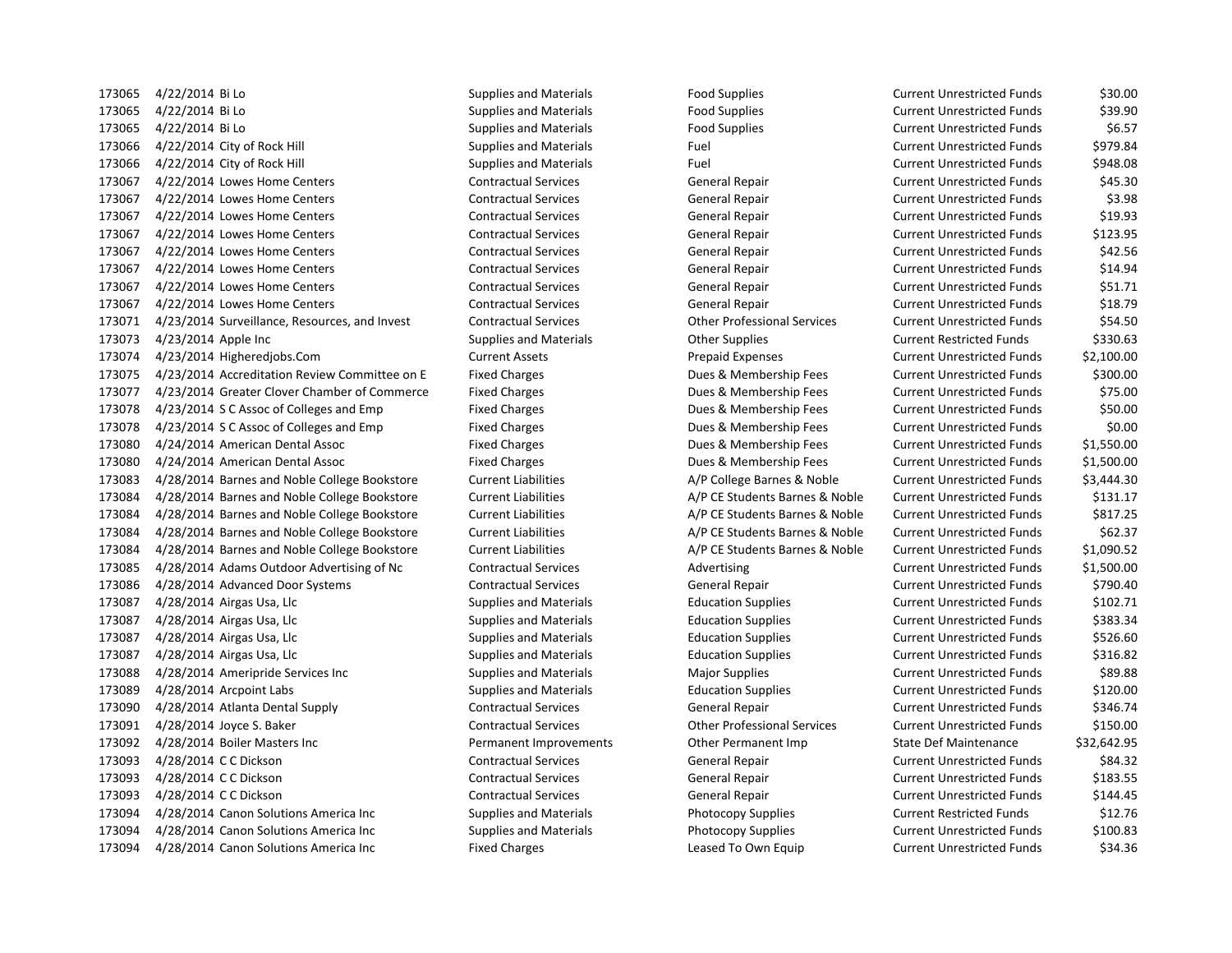4/28/2014 Canon Solutions America Inc Fixed Charges Leased To Own Equip Current Unrestricted Funds \$1,095.91 4/28/2014 Canon Solutions America Inc Fixed Charges Leased To Own Equip Current Unrestricted Funds \$237.35 4/28/2014 Canon Solutions America Inc Fixed Charges Leased To Own Equip Current Unrestricted Funds \$1,259.27 4/28/2014 Canon Solutions America Inc Fixed Charges Leased To Own Equip Current Unrestricted Funds \$41.25 4/28/2014 Canon Solutions America Inc Fixed Charges Leased To Own Equip Current Unrestricted Funds \$78.03 173094 4/28/2014 Canon Solutions America Inc Fixed Charges Fixed Charges Rental Other Current Unrestricted Funds \$70.34 4/28/2014 Canon Solutions America Inc Supplies and Materials Photocopy Supplies Current Unrestricted Funds \$214.78 4/28/2014 Canteen Vending Supplies and Materials Food Supplies Current Unrestricted Funds \$629.38 4/28/2014 Carolina Tent and Event Contractual Services Other Contractual Services Current Unrestricted Funds \$164.78 4/28/2014 City Electric Accounts - Sc Contractual Services Other Professional Services Current Unrestricted Funds \$328.81 4/28/2014 City Electric Accounts - Sc Contractual Services General Repair Current Unrestricted Funds \$52.19 4/28/2014 City Electric Accounts - Sc Contractual Services General Repair Current Unrestricted Funds \$142.15 4/28/2014 City Electric Accounts - Sc Contractual Services General Repair Current Unrestricted Funds \$17.12 4/28/2014 City Electric Accounts - Sc Contractual Services General Repair Current Unrestricted Funds \$142.15 4/28/2014 City Electric Accounts - Sc Contractual Services General Repair Current Unrestricted Funds \$334.39 4/28/2014 City Electric Accounts - Sc Contractual Services General Repair Current Unrestricted Funds \$87.97 4/28/2014 City Electric Accounts - Sc Contractual Services General Repair Current Unrestricted Funds \$54.38 4/28/2014 City of Rock Hill Permanent Improvements Other Permanent Imp Master Plan \$1,692.00 4/28/2014 City of Rock Hill Permanent Improvements Other Permanent Imp Master Plan \$1,600.00 4/28/2014 City of Rock Hill Permanent Improvements Other Permanent Imp Master Plan \$1,123.94 173098 4/28/2014 City of Rock Hill Supplies and Materials Fuel Fuel Current Unrestricted Funds \$1,850.97 173098 4/28/2014 City of Rock Hill Supplies and Materials Fuel Fuel Current Unrestricted Funds \$1,188.75 4/28/2014 Cox's Rock Hill Inc Contractual Services Other Professional Services Current Unrestricted Funds \$1,305.00 4/28/2014 Davis & Floyd, Inc. Permanent Improvements Fees, Arch, Eng & Other Master Plan \$1,503.00 4/28/2014 Davis & Floyd, Inc. Permanent Improvements Fees, Arch, Eng & Other Unexpended Plant \$4,182.00 4/28/2014 Diane Meiller and Associates, Inc. Contractual Services Other Professional Services Current Restricted Funds \$4,706.97 4/28/2014 Diane Meiller and Associates, Inc. Contractual Services Other Professional Services Current Restricted Funds \$25,000.00 4/28/2014 Eastern Refrigeration Service, Inc Contractual Services Other Professional Services Current Unrestricted Funds \$225.35 4/28/2014 Edge Solutions, Llc Contractual Services Other Professional Services Current Unrestricted Funds \$2,114.96 4/28/2014 Edge Solutions, Llc Contractual Services Other Professional Services Current Unrestricted Funds \$806.44 4/28/2014 Edge Solutions, Llc Contractual Services Other Professional Services Current Unrestricted Funds \$1,112.08 4/28/2014 The Equipment Room Supplies and Materials Clothing Supplies Current Unrestricted Funds \$127.62 4/28/2014 Fastenal Contractual Services Other Contractual Services Current Unrestricted Funds \$503.22 4/28/2014 Fortune Academy Inc Contractual Services Other Professional Services Current Unrestricted Funds \$1,243.80 4/28/2014 Galls, an Aramark Company Supplies and Materials Clothing Supplies Current Unrestricted Funds \$968.88 4/28/2014 Galls, an Aramark Company Supplies and Materials Clothing Supplies Current Unrestricted Funds \$37.68 4/28/2014 Gateway Supply Company Contractual Services General Repair Current Unrestricted Funds \$184.44 4/28/2014 Gateway Supply Company Contractual Services General Repair Current Unrestricted Funds \$4.14 4/28/2014 Gateway Supply Company Contractual Services General Repair Current Unrestricted Funds \$16.89 4/28/2014 Gateway Supply Company Contractual Services General Repair Current Unrestricted Funds \$9.23 4/28/2014 Grace Industries Inc Contractual Services Other Professional Services Current Unrestricted Funds \$300.00 4/28/2014 Graybar Electric Co Contractual Services General Repair Current Unrestricted Funds \$25.36 4/28/2014 Graybar Electric Co Contractual Services General Repair Current Unrestricted Funds \$367.40 4/28/2014 Graybar Electric Co Contractual Services General Repair Current Unrestricted Funds \$115.68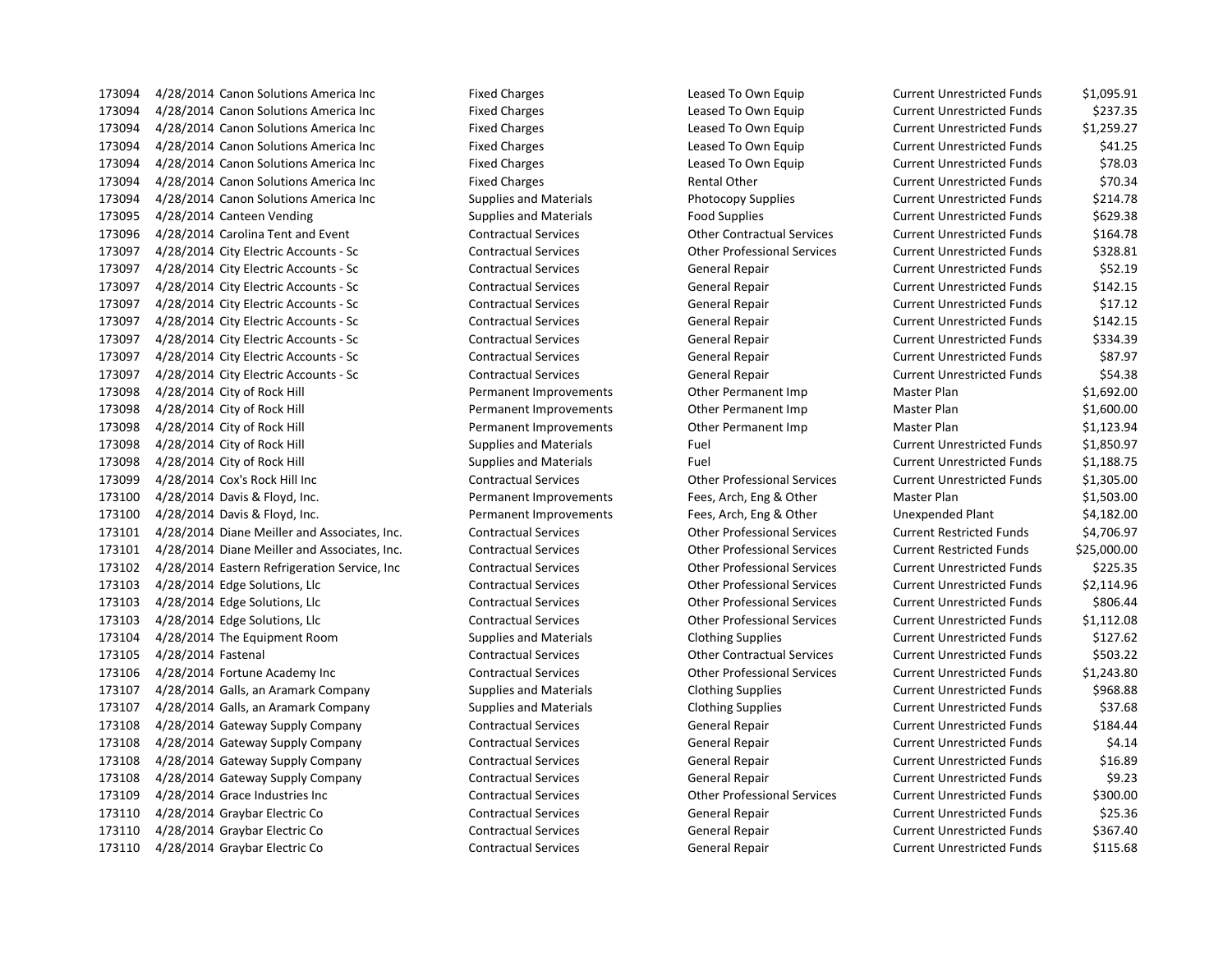4/28/2014 Graybar Electric Co Contractual Services General Repair Current Unrestricted Funds \$53.95 4/28/2014 Graybar Electric Co Contractual Services General Repair Current Unrestricted Funds \$71.90 4/28/2014 Graybar Electric Co Contractual Services General Repair Current Unrestricted Funds \$87.74 4/28/2014 Graybar Electric Co Contractual Services General Repair Current Unrestricted Funds \$68.20 4/28/2014 Graybar Electric Co Contractual Services General Repair Current Unrestricted Funds \$119.29 4/28/2014 Hahn Mason Air System Inc Permanent Improvements Other Permanent Imp State Def Maintenance \$4,300.00 4/28/2014 Hahn Mason Air System Inc Permanent Improvements Other Permanent Imp State Def Maintenance \$5,664.00 173112 4/28/2014 Halo Branded Solutions Contractual Services Advertising Current Unrestricted Funds \$750.00 4/28/2014 Halo Branded Solutions Contractual Services Advertising Current Unrestricted Funds \$71.85 4/28/2014 Halo Branded Solutions Contractual Services Advertising Current Unrestricted Funds \$0.02 4/28/2014 Honey Baked Ham Company Supplies and Materials Food Supplies Current Unrestricted Funds \$658.12 4/28/2014 Honey Baked Ham Company Supplies and Materials Food Supplies Current Unrestricted Funds \$71.52 4/28/2014 Honey Baked Ham Company Supplies and Materials Food Supplies Current Unrestricted Funds \$69.95 4/28/2014 Honey Baked Ham Company Supplies and Materials Food Supplies Current Unrestricted Funds \$62.52 4/28/2014 Honey Baked Ham Company Supplies and Materials Food Supplies Current Unrestricted Funds \$27.67 4/28/2014 Honey Baked Ham Company Supplies and Materials Food Supplies Current Unrestricted Funds \$2,027.02 4/28/2014 Honey Baked Ham Company Supplies and Materials Food Supplies Current Unrestricted Funds \$181.12 4/28/2014 Honey Baked Ham Company Supplies and Materials Food Supplies Current Unrestricted Funds \$114.06 4/28/2014 Interior Plantscapes Llc Contractual Services Other Contractual Services Current Unrestricted Funds \$268.00 4/28/2014 Jay's Lawn Maintenance Permanent Improvements Landscaping Current Unrestricted Funds \$210.00 4/28/2014 Jer Group Inc Contractual Services Other Professional Services Current Unrestricted Funds \$1,007.00 4/28/2014 YTC Employee Supplies and Materials Maintenance Supplies Current Unrestricted Funds \$213.45 4/28/2014 YTC Employee Supplies and Materials Maintenance Supplies Current Unrestricted Funds \$203.29 4/28/2014 YTC Employee Supplies and Materials Maintenance Supplies Current Unrestricted Funds \$498.29 4/28/2014 Kone Inc Contractual Services Other Contractual Services Current Unrestricted Funds \$440.00 4/28/2014 Love Security Services Inc Contractual Services Other Contractual Services Current Unrestricted Funds \$432.00 4/28/2014 Love Security Services Inc Contractual Services Other Contractual Services Current Unrestricted Funds \$432.00 4/28/2014 Love Security Services Inc Contractual Services Other Contractual Services Current Unrestricted Funds \$567.00 4/28/2014 Love Security Services Inc Contractual Services Other Contractual Services Current Unrestricted Funds \$567.00 4/28/2014 Larry Lovett Contractual Services Other Professional Services Current Unrestricted Funds \$135.00 4/28/2014 MB FINANICAL BANK, N.A. Fixed Charges Leased To Own Equip Current Unrestricted Funds \$1,730.13 4/28/2014 Mid-Carolina Ahec, Inc. Contractual Services Other Professional Services Current Unrestricted Funds \$108.00 4/28/2014 Mid-Carolina Ahec, Inc. Contractual Services Other Professional Services Current Unrestricted Funds \$4.00 4/28/2014 Mid-Carolina Ahec, Inc. Contractual Services Other Professional Services Current Unrestricted Funds \$96.00 4/28/2014 Mid-Carolina Ahec, Inc. Contractual Services Other Professional Services Current Unrestricted Funds \$4.00 4/28/2014 Mid-Carolina Ahec, Inc. Contractual Services Other Professional Services Current Unrestricted Funds \$36.00 4/28/2014 Network Automation, Inc. Contractual Services Other Contractual Services Current Unrestricted Funds \$849.15 4/28/2014 Network Automation, Inc. Contractual Services Other Contractual Services Current Unrestricted Funds \$637.50 173124 4/28/2014 Panera Llc **Supplies and Materials** Food Supplies Food Supplies Current Unrestricted Funds 5329.51 4/28/2014 Panera Llc Supplies and Materials Food Supplies Current Unrestricted Funds \$27.23 4/28/2014 Panera Llc Supplies and Materials Food Supplies Current Unrestricted Funds \$32.68 173124 4/28/2014 Panera Llc Supplies and Materials Food Supplies Food Supplies Current Unrestricted Funds \$49.45 173125 4/28/2014 P B Appleton Customer Care Serv Supplies and Materials Postage Current Unrestricted Funds \$160.50

4/28/2014 Quality Cleaning Janitor Services, Contractual Services Other Professional Services Current Unrestricted Funds \$395.00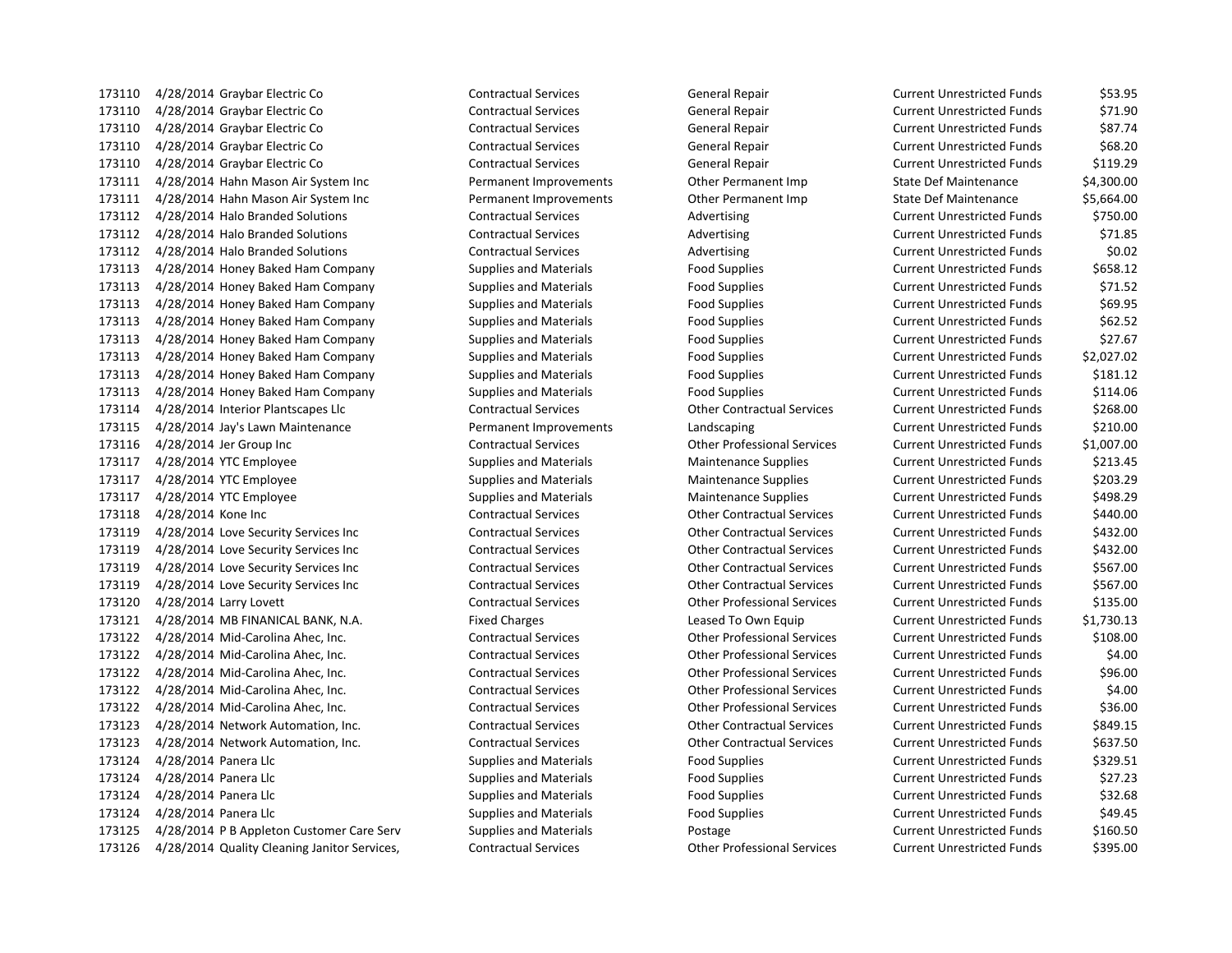173127 4/28/2014 Quick Fuel Supplies and Materials Fuel Current Current Units Supplies and Materials 173128 4/28/2014 Rci of Sc Inc **Permanent Improvements** Reimbursables 173128 4/28/2014 Rci of Sc Inc **Permanent Improvements** Fees, Arch, Eng & Other Permanent Improvements 173129 4/28/2014 Record Storage Systems Contractual Services Data Processing Serv 173130 4/28/2014 S C Chapter National Safety Council Supplies and Materials Education Supplies 173131 4/28/2014 The Sherwin-Williams Co. Contractual Services General Repair 173132 4/28/2014 Sign Techniques Contractual Services Other Professional Services 173132 4/28/2014 Sign Techniques Contractual Services Other Professional Services 173132 4/28/2014 Sign Techniques Contractual Services Other Professional Services 173133 4/28/2014 Southeastern Paper Group, Inc Supplies and Materials Janitorial Supplies 173134 4/28/2014 Staffmark Contractual Services Contractual Services Other Professional Services 173134 4/28/2014 Staffmark Contractual Services Other Professional Services Current Unrestricted Funds \$257.80 173134 4/28/2014 Staffmark Contractual Services Contractual Services Other Professional Services 173134 4/28/2014 Staffmark Contractual Services Other Contractual Services Current Unrestricted Funds \$1,097.44 173134 4/28/2014 Staffmark Contractual Services Contractual Services Other Contractual Services 173134 4/28/2014 Staffmark Contractual Services Other Contractual Services Current Unrestricted Funds \$1,149.000 173134 4/28/2014 Staffmark Contractual Services Contractual Services Current Contractual Services 173134 4/28/2014 Staffmark Contractual Services Contractual Services Other Professional Services 173134 4/28/2014 Staffmark Contractual Services Contractual Services Other Professional Services 173134 4/28/2014 Staffmark Contractual Services Contractual Services Other Professional Services 173134 4/28/2014 Staffmark Contractual Services Contractual Services Other Professional Services 173135 4/28/2014 State Line Lighting **Permanent Improvements** Other Permanent Imp 173136 4/28/2014 Stericycle Inc Contractual Services Other Professional Services 173136 4/28/2014 Stericycle Inc Contractual Services Other Professional Services 173136 4/28/2014 Stericycle Inc Contractual Services Other Professional Services 173137 4/28/2014 U Save Auto Rental Travel Travel Travel Travel Travel 173137 4/28/2014 U Save Auto Rental Travel Travel Travel Travel Travel 173137 4/28/2014 U Save Auto Rental Travel Travel Travel Travel Travel Travel 173137 4/28/2014 U Save Auto Rental Travel Travel Travel Travel Travel 173137 4/28/2014 U Save Auto Rental Travel Travel Travel Travel Travel 173137 4/28/2014 U Save Auto Rental Travel Travel Travel Travel Travel 173137 4/28/2014 U Save Auto Rental Travel Travel Travel Current Unrestricted Travel 173137 4/28/2014 U Save Auto Rental Travel Travel Travel Travel Travel 173137 4/28/2014 U Save Auto Rental Travel Travel Travel Travel Travel 173137 4/28/2014 U Save Auto Rental Travel Travel Travel Travel Travel 173137 4/28/2014 U Save Auto Rental Travel Travel Travel Travel Travel 173137 4/28/2014 U Save Auto Rental Travel Travel Travel Travel Travel 173137 4/28/2014 U Save Auto Rental Travel Travel Travel Travel Travel 173137 4/28/2014 U Save Auto Rental Travel Travel Travel Travel Travel 173137 4/28/2014 U Save Auto Rental Travel Travel Travel Travel Travel 173138 4/28/2014 Unifirst Corporation Contractual Services Other Professional Services 173139 4/28/2014 United Air Filter Company Supplies and Materials Maintenance Supplies 173140 4/28/2014 Valley Proteins, Inc Contractual Services Other Contractual Services Current Unrestricted Funds \$275.000 Current Unrestricted Funds \$275.000 Current Unrestricted Funds \$275.000 Current Unrestricted Funds \$ 173141 4/28/2014 Waste Management of the Carolinas Contractual Services Utilities

| <b>Current Unrestricted Funds</b> | \$1,414.63 |
|-----------------------------------|------------|
| Master Plan                       | \$158.40   |
| Master Plan                       | \$690.00   |
| <b>Current Unrestricted Funds</b> | \$134.80   |
| <b>Current Unrestricted Funds</b> | \$1,821.02 |
| <b>Current Unrestricted Funds</b> | \$253.71   |
| <b>Current Unrestricted Funds</b> | \$116.63   |
| <b>Unexpended Plant</b>           | \$1,300.00 |
| <b>Unexpended Plant</b>           | \$150.00   |
| <b>Current Unrestricted Funds</b> | \$515.85   |
| <b>Current Unrestricted Funds</b> | \$257.80   |
| <b>Current Unrestricted Funds</b> | \$257.80   |
| <b>Current Unrestricted Funds</b> | \$206.24   |
| <b>Current Unrestricted Funds</b> | \$1,097.44 |
| <b>Current Unrestricted Funds</b> | \$1,149.00 |
| <b>Current Unrestricted Funds</b> | \$1,149.00 |
| <b>Current Unrestricted Funds</b> | \$58.02    |
| <b>Current Unrestricted Funds</b> | \$502.71   |
| <b>Current Unrestricted Funds</b> | \$509.16   |
| <b>Current Unrestricted Funds</b> | \$509.16   |
| <b>Current Unrestricted Funds</b> | \$509.16   |
| <b>State Def Maintenance</b>      | \$1,527.96 |
| <b>Current Unrestricted Funds</b> | \$11.46    |
| <b>Current Unrestricted Funds</b> | \$137.48   |
| <b>Current Unrestricted Funds</b> | \$80.20    |
| <b>Current Unrestricted Funds</b> | \$46.06    |
| <b>Current Unrestricted Funds</b> | \$51.20    |
| <b>Current Unrestricted Funds</b> | \$51.41    |
| <b>Current Unrestricted Funds</b> | \$51.41    |
| <b>Current Unrestricted Funds</b> | \$61.45    |
| <b>Current Unrestricted Funds</b> | \$53.83    |
| <b>Current Unrestricted Funds</b> | \$120.29   |
| <b>Current Unrestricted Funds</b> | \$109.04   |
| <b>Current Unrestricted Funds</b> | \$120.29   |
| <b>Current Unrestricted Funds</b> | \$40.10    |
| <b>Current Unrestricted Funds</b> | \$111.59   |
| <b>Current Unrestricted Funds</b> | \$50.15    |
| <b>Current Unrestricted Funds</b> | \$62.50    |
| <b>Current Unrestricted Funds</b> | \$120.29   |
| <b>Current Unrestricted Funds</b> | \$60.20    |
| <b>Current Unrestricted Funds</b> | \$66.56    |
| <b>Current Unrestricted Funds</b> | \$143.68   |
| <b>Current Unrestricted Funds</b> | \$275.00   |
| <b>Current Unrestricted Funds</b> | \$211.05   |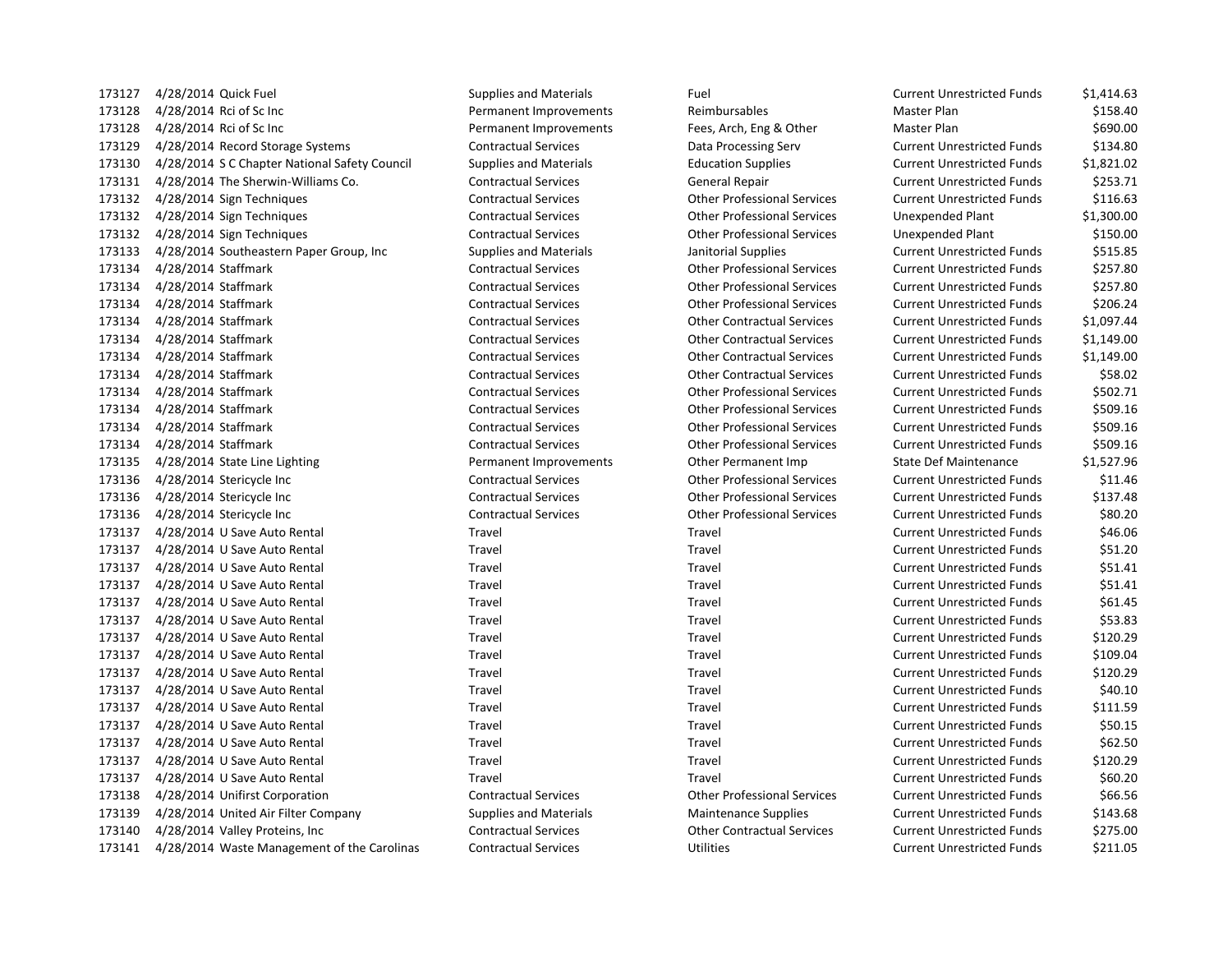4/28/2014 White Office Furniture Supplies and Materials Education Supplies Current Restricted Funds \$165.00 4/28/2014 Wilson Nursery Supplies and Materials Maintenance Supplies Current Unrestricted Funds \$1,636.57 4/28/2014 Woolpert Inc. Permanent Improvements Fees, Arch, Eng & Other Master Plan \$2,275.50 4/28/2014 Woolpert Inc. Permanent Improvements Reimbursables Unexpended Plant \$675.00 4/28/2014 Woolpert Inc. Permanent Improvements Fees, Arch, Eng & Other Unexpended Plant \$1,755.00 4/28/2014 Xerox Corporation Fixed Charges Leased To Own Equip Current Unrestricted Funds \$550.45 4/28/2014 Xerox Corporation Fixed Charges Leased To Own Equip Current Unrestricted Funds \$737.33 4/28/2014 Youvisit Llc Contractual Services Advertising Current Unrestricted Funds \$1,526.00 4/29/2014 Elsevier Review and Testing Contractual Services Other Professional Services Current Restricted Funds \$564.00 4/29/2014 Emco Maier Corporation Contractual Services General Repair Current Unrestricted Funds \$467.50 4/29/2014 Emco Maier Corporation Contractual Services General Repair Current Unrestricted Funds \$850.00 4/29/2014 Emco Maier Corporation Contractual Services General Repair Current Unrestricted Funds \$1,219.58 4/29/2014 Emco Maier Corporation Contractual Services General Repair Current Unrestricted Funds \$45.00 4/29/2014 Emco Maier Corporation Contractual Services General Repair Current Unrestricted Funds \$9.49 4/29/2014 Emco Maier Corporation Contractual Services General Repair Current Unrestricted Funds \$117.08 4/29/2014 Emco Maier Corporation Contractual Services General Repair Current Unrestricted Funds \$16.00 4/29/2014 Emco Maier Corporation Contractual Services General Repair Current Unrestricted Funds \$3,116.00 4/29/2014 Emco Maier Corporation Contractual Services General Repair Current Unrestricted Funds \$2.00 4/29/2014 Fortune Academy Inc Contractual Services Other Professional Services Current Unrestricted Funds \$6,890.00 4/29/2014 Georgia Institute of Technology Contractual Services Other Professional Services Current Unrestricted Funds \$1,800.00 4/29/2014 Georgia Institute of Technology Contractual Services Other Professional Services Current Unrestricted Funds \$2,160.00 4/29/2014 Georgia Institute of Technology Contractual Services Other Professional Services Current Unrestricted Funds \$500.00 4/29/2014 Graybar Electric Co Contractual Services General Repair Current Unrestricted Funds \$66.02 173152 4/29/2014 Jacksons Kitchen Supplies and Materials Food Supplies Food Supplies Current Unrestricted Funds \$806.30 4/29/2014 Unified Av Systems Supplies and Materials Major Supplies Current Restricted Funds \$3,498.30 4/29/2014 Unified Av Systems Supplies and Materials Major Supplies Current Restricted Funds \$2,935.40 4/29/2014 White Office Furniture Supplies and Materials Other Supplies Current Unrestricted Funds (\$0.02) 4/29/2014 White Office Furniture Supplies and Materials Other Supplies Current Unrestricted Funds \$1,923.24 4/29/2014 White Office Furniture Supplies and Materials Other Supplies Current Unrestricted Funds \$4,367.24 4/29/2014 White Office Furniture Supplies and Materials Other Supplies Current Unrestricted Funds \$694.66 4/29/2014 White Office Furniture Supplies and Materials Other Supplies Current Unrestricted Funds \$827.67 4/29/2014 White Office Furniture Supplies and Materials Other Supplies Current Unrestricted Funds \$1,661.70 4/29/2014 White Office Furniture Supplies and Materials Other Supplies Current Unrestricted Funds \$1,180.00 4/29/2014 White Office Furniture Supplies and Materials Other Supplies Current Unrestricted Funds \$342.00 4/29/2014 White Office Furniture Supplies and Materials Other Supplies Current Unrestricted Funds \$1,288.00 173154 4/29/2014 White Office Furniture Supplies and Materials Current Unrestricted Funds 5437.50 4/29/2014 White Office Furniture Supplies and Materials Other Supplies Current Unrestricted Funds \$470.00 4/29/2014 White Office Furniture Supplies and Materials Other Supplies Current Unrestricted Funds \$492.00 173154 4/29/2014 White Office Furniture Supplies and Materials Current Unrestricted Funds 5940.00 4/29/2014 White Office Furniture Supplies and Materials Other Supplies Current Unrestricted Funds \$2,046.00 173154 4/29/2014 White Office Furniture Supplies and Materials Current Unrestricted Funds 5200.50 4/29/2014 White Office Furniture Supplies and Materials Other Supplies Current Unrestricted Funds \$660.00 173154 4/29/2014 White Office Furniture Supplies and Materials Current Unrestricted Funds 5387.00

173142 4/28/2014 White Office Furniture Supplies and Materials Education Supplies Current Restricted Funds \$949.87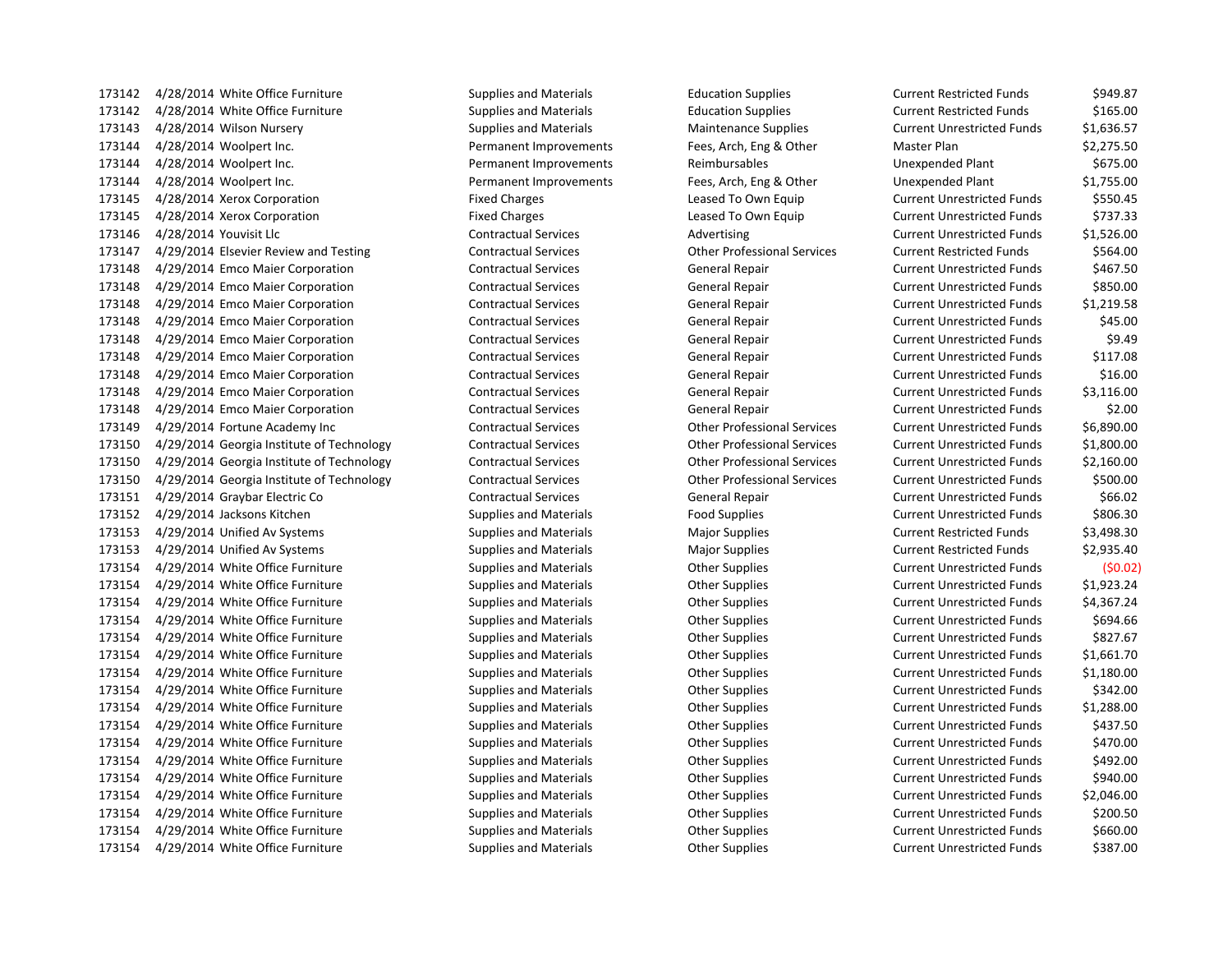| 173154   | 4/29/2014 White Office Furniture          |
|----------|-------------------------------------------|
| 173154   | 4/29/2014 White Office Furniture          |
| 173155   | 4/29/2014 Melanie Rowe Catering           |
| 173155   | 4/29/2014 Melanie Rowe Catering           |
| 173155   | 4/29/2014 Melanie Rowe Catering           |
| 173156   | 4/29/2014 Dade Paper and Bag Co           |
| 173156   | 4/29/2014 Dade Paper and Bag Co           |
| 173156   | 4/29/2014 Dade Paper and Bag Co           |
| 173156   | 4/29/2014 Dade Paper and Bag Co           |
| 173156   | 4/29/2014 Dade Paper and Bag Co           |
| 173156   | 4/29/2014 Dade Paper and Bag Co           |
| 173156   | 4/29/2014 Dade Paper and Bag Co           |
| 173156   | 4/29/2014 Dade Paper and Bag Co           |
| 173158   | 4/29/2014 Barnes and Noble College Book   |
| 173159   | 4/29/2014 Barnes and Noble College Book   |
| 173160   | 4/29/2014 U S Green Building Council - Sc |
| E0005656 | 4/1/2014 Charles Robinson                 |
| E0005657 | 4/2/2014 YTC Employee                     |
| E0005658 | 4/3/2014 YTC Employee                     |
| E0005659 | 4/3/2014 YTC Employee                     |
| E0005660 | 4/3/2014 YTC Employee                     |
| E0005660 | 4/3/2014 YTC Employee                     |
| E0005661 | 4/3/2014 YTC Employee                     |
| E0005661 | 4/3/2014 YTC Employee                     |
| E0005662 | 4/3/2014 YTC Employee                     |
| E0005663 | 4/3/2014 YTC Employee                     |
| E0005664 | 4/3/2014 YTC Employee                     |
| E0005664 | 4/3/2014 YTC Employee                     |
| E0005665 | 4/3/2014 YTC Employee                     |
| E0005665 | 4/3/2014 YTC Employee                     |
| E0005666 | 4/3/2014 YTC Employee                     |
| E0005667 | 4/3/2014 YTC Employee                     |
| E0005667 | 4/3/2014 YTC Employee                     |
| E0005668 | 4/3/2014 YTC Employee                     |
| E0005669 | 4/3/2014 YTC Employee                     |
| E0005670 | 4/3/2014 YTC Employee                     |
| E0005671 | 4/4/2014 YTC Employee                     |
| E0005671 | 4/4/2014 YTC Employee                     |
| E0005671 | 4/4/2014 YTC Employee                     |
| E0005671 | 4/4/2014 YTC Employee                     |
| E0005672 | 4/8/2014 YTC Employee                     |
| E0005672 | 4/8/2014 YTC Employee                     |
| E0005673 | 4/8/2014 YTC Employee                     |
| F0005673 | 4/8/2014 YTC Employee                     |

173154 4/29/2014 White Office Furniture Supplies and Materials Other Supplies Current Unrestricted Funds \$460.00 173154 4/29/2014 White Office Furniture Supplies and Materials Other Supplies Current Unrestricted Funds \$401.00 173155 4/29/2014 Melanie Rowe Catering Supplies and Materials Food Supplies Current Unrestricted Funds \$1,261.50 173155 4/29/2014 Melanie Rowe Catering Supplies and Materials Food Supplies Current Unrestricted Funds \$673.00 173155 4/29/2014 Melanie Rowe Catering Supplies and Materials Food Supplies Current Unrestricted Funds \$1,086.75 Supplies and Materials **Supplies** and Materials Janitorial Supplies **Current Unrestricted Funds** \$414.13 173156 4/29/2014 Dade Paper and Bag Co Supplies and Materials Janitorial Supplies Current Unrestricted Funds \$200.65 173156 4/29/2014 Dade Paper and Bag Co Supplies and Materials Janitorial Supplies Current Unrestricted Funds \$472.98 173156 4/29/2014 Dade Paper and Bag Co Supplies and Materials Janitorial Supplies Current Unrestricted Funds \$719.04 173156 4/29/2014 Dade Paper and Bag Co Supplies and Materials Janitorial Supplies Current Unrestricted Funds \$513.81 173156 4/29/2014 Dade Paper and Bag Co Supplies and Materials Janitorial Supplies Current Unrestricted Funds \$551.78 173156 4/29/2014 Dade Paper and Bag Co Supplies and Materials Janitorial Supplies Current Unrestricted Funds \$805.00 173156 4/29/2014 Dade Paper and Bag Co Supplies and Materials Janitorial Supplies Current Unrestricted Funds \$449.08 kstore Current Liabilities **A/P Student Barnes & Noble** Current Unrestricted Funds \$17,235.53 kstore Current Liabilities **A/P College Barnes & Noble Current Unrestricted Funds** \$2,621.89 1752 61 61 Cha Fixed Charges Current Unrestricted Funds 550.00 E00056 274.40 Contractual Services Non State Employee Travel Current Unrestricted Funds \$74.40 E0005657 4/2/2014 YTC Employee Travel In State Priv Auto Current Unrestricted Funds \$199.15 E0005658 4/3/2014 YTC Employee Travel In State Priv Auto Current Unrestricted Funds \$25.68 Travel **EXECUTE:** Cut of State Priv Auto Current Unrestricted Funds \$41.44 E0005660 11206661 2006 4/3/2014 Muslem Current Unrestricted Funds to the State Priv Auto Current Unrestricted Funds E0005660 4/3/2014 YTC Employee Travel In State Priv Auto Current Unrestricted Funds \$5.99 E0015661 Travel COUT Out of State Priv Auto Current Unrestricted Funds \$17.30 E0015661 Travel COUT Out of State Priv Auto Current Unrestricted Funds \$17.30 E0005662 4/3/2014 YTC Employee Travel In State Priv Auto Current Restricted Funds \$74.73 E0005663 4/3/2014 YTC Employee Travel In State Priv Auto Current Unrestricted Funds \$104.85 E0005664 4/3/2014 YTC Employee Travel In State Lodging Current Unrestricted Funds \$166.32 E0005664 4/3/2014 YTC Employee Travel In State Meals Current Unrestricted Funds \$56.00 E0005665 4/3/2014 YTC Employee Travel Out of State Priv Auto Current Unrestricted Funds \$43.98 E0005665 4/3/2014 YTC Employee Travel In State Priv Auto Current Unrestricted Funds \$32.09 E0005666 17 Current Unrestricted Funds 580.02 E0005667 4/3/2014 YTC Employee Travel In State Priv Auto Current Unrestricted Funds \$25.76 E0005667 4/3/2014 YTC Employee Travel In State Priv Auto Current Unrestricted Funds \$40.88 E0005668 4/3/2014 YTC Employee Travel In State Priv Auto Current Unrestricted Funds \$613.28 E0005669 4/3/2014 YTC Employee Travel In State Priv Auto Current Unrestricted Funds \$31.70 E0005670 4/3/2014 YTC Employee Travel In State Priv Auto Current Unrestricted Funds \$58.91 Travel **EXECOFF ENDICITS CONSUMED CULCUS** Out of State Priv Auto Current Unrestricted Funds \$21.72 Supplies and Materials **Food Supplies Access** Current Unrestricted Funds 562.15 E0005671 4/4/2014 YTC Employee Travel Out of State Misc Travel Current Unrestricted Funds \$17.80 E0005671 4/4/2014 YTC Employee Travel Out of State Meals Current Unrestricted Funds \$128.00 E0005672 4/8/2014 YTC Employee Travel In State Priv Auto Current Unrestricted Funds \$61.60 Travel **EXECUTE:** Travel Non Deductible Meals Current Unrestricted Funds \$7.00 E0005673 4/8/2014 YTC Employee Travel In State Priv Auto Current Unrestricted Funds \$29.12 1/8/2014 YTC Employee Travel Travel Travel Cut of State Priv Auto Current Unrestricted Funds \$22.40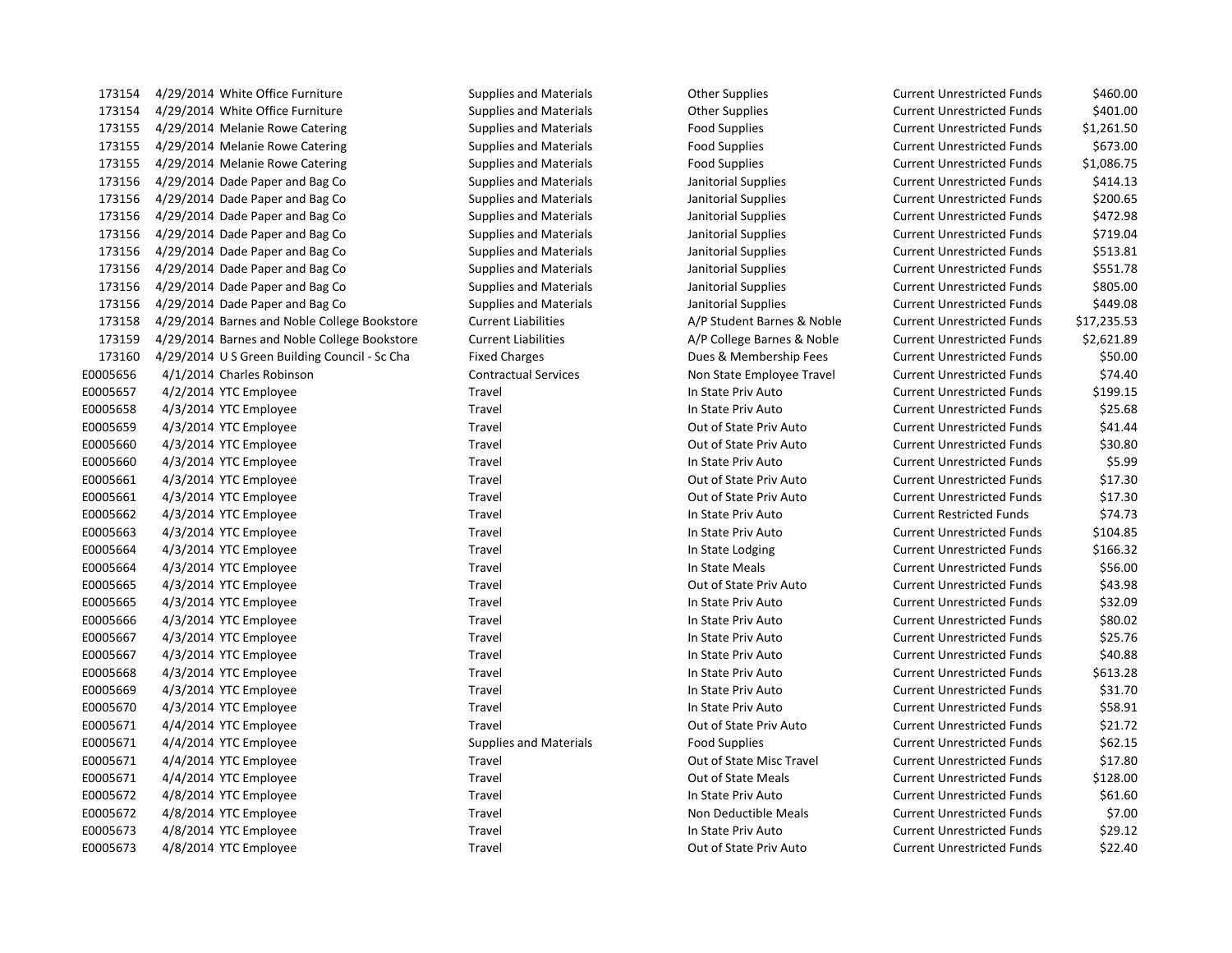| E0005674 | 4/8/2014 YTC Employee  | Travel | In State Priv Auto             | <b>Current Unrestricted Funds</b> | \$5.13   |
|----------|------------------------|--------|--------------------------------|-----------------------------------|----------|
| E0005675 | 4/8/2014 YTC Employee  | Travel | Non Deductible Meals           | <b>Current Unrestricted Funds</b> | \$7.00   |
| E0005676 | 4/8/2014 YTC Employee  | Travel | In State Priv Auto             | <b>Current Unrestricted Funds</b> | \$326.72 |
| E0005677 | 4/8/2014 YTC Employee  | Travel | In State Priv Auto             | <b>Current Unrestricted Funds</b> | \$108.96 |
| E0005683 | 4/17/2014 YTC Employee | Travel | Out of State Meals             | <b>Current Unrestricted Funds</b> | \$59.00  |
| E0005684 | 4/17/2014 YTC Employee | Travel | In State Priv Auto             | <b>Current Unrestricted Funds</b> | \$29.68  |
| E0005685 | 4/17/2014 YTC Employee | Travel | In State Priv Auto             | <b>Current Unrestricted Funds</b> | \$30.80  |
| E0005686 | 4/17/2014 YTC Employee | Travel | In State Priv Auto             | <b>Current Unrestricted Funds</b> | \$68.73  |
| E0005687 | 4/17/2014 YTC Employee | Travel | Out of State Misc Travel       | <b>Current Unrestricted Funds</b> | \$20.00  |
| E0005687 | 4/17/2014 YTC Employee | Travel | Out of State Other Trans       | <b>Current Unrestricted Funds</b> | \$297.98 |
| E0005687 | 4/17/2014 YTC Employee | Travel | Out of State Air Trans         | <b>Current Unrestricted Funds</b> | \$50.00  |
| E0005687 | 4/17/2014 YTC Employee | Travel | Out of State Priv Auto         | <b>Current Unrestricted Funds</b> | \$29.12  |
| E0005687 | 4/17/2014 YTC Employee | Travel | Out of State Meals             | <b>Current Unrestricted Funds</b> | \$41.00  |
| E0005687 | 4/17/2014 YTC Employee | Travel | Out of State Lodging           | <b>Current Unrestricted Funds</b> | \$423.36 |
| E0005688 | 4/18/2014 YTC Employee | Travel | In State Priv Auto             | <b>Current Unrestricted Funds</b> | \$180.40 |
| E0005689 | 4/18/2014 YTC Employee | Travel | Out of State Lodging           | <b>Current Unrestricted Funds</b> | \$382.80 |
| E0005689 | 4/18/2014 YTC Employee | Travel | Out of State Priv Auto         | <b>Current Unrestricted Funds</b> | \$266.68 |
| E0005689 | 4/18/2014 YTC Employee | Travel | Out of State Meals             | <b>Current Unrestricted Funds</b> | \$44.00  |
| E0005689 | 4/18/2014 YTC Employee | Travel | Out of State Misc Travel       | <b>Current Unrestricted Funds</b> | \$64.00  |
| E0005690 | 4/18/2014 YTC Employee | Travel | In State Meals                 | <b>Current Unrestricted Funds</b> | \$24.00  |
| E0005691 | 4/18/2014 YTC Employee | Travel | In State Misc Travel Exp       | <b>Current Restricted Funds</b>   | \$26.51  |
| E0005692 | 4/18/2014 YTC Employee | Travel | In State Priv Auto             | <b>Current Unrestricted Funds</b> | \$30.53  |
| E0005693 | 4/18/2014 YTC Employee | Travel | Out of State Misc Travel       | <b>Current Restricted Funds</b>   | \$78.00  |
| E0005693 | 4/18/2014 YTC Employee | Travel | Out of State Meals             | <b>Current Restricted Funds</b>   | \$105.00 |
| E0005693 | 4/18/2014 YTC Employee | Travel | Out of State Lodging           | <b>Current Restricted Funds</b>   | \$557.25 |
| E0005693 | 4/18/2014 YTC Employee | Travel | Out of State Priv Auto         | <b>Current Restricted Funds</b>   | \$450.24 |
| E0005693 | 4/18/2014 YTC Employee | Travel | Out of State Registration Fees | <b>Current Restricted Funds</b>   | \$345.00 |
| E0005694 | 4/18/2014 YTC Employee | Travel | In State Priv Auto             | <b>Current Unrestricted Funds</b> | \$280.00 |
| E0005695 | 4/18/2014 YTC Employee | Travel | In State Priv Auto             | <b>Current Unrestricted Funds</b> | \$386.40 |
| E0005696 | 4/18/2014 YTC Employee | Travel | In State Priv Auto             | <b>Current Unrestricted Funds</b> | \$192.64 |
| E0005696 | 4/18/2014 YTC Employee | Travel | In State Meals                 | <b>Current Unrestricted Funds</b> | \$28.38  |
| E0005696 | 4/18/2014 YTC Employee | Travel | In State Lodging               | <b>Current Unrestricted Funds</b> | \$480.48 |
| E0005697 | 4/18/2014 YTC Employee | Travel | In State Priv Auto             | <b>Current Unrestricted Funds</b> | \$23.65  |
| E0005698 | 4/18/2014 YTC Employee | Travel | Out of State Air Trans         | <b>Current Unrestricted Funds</b> | \$52.00  |
| E0005698 | 4/18/2014 YTC Employee | Travel | Out of State Lodging           | <b>Current Unrestricted Funds</b> | \$379.96 |
| E0005698 | 4/18/2014 YTC Employee | Travel | Out of State Misc Travel       | <b>Current Unrestricted Funds</b> | \$36.30  |
| E0005698 | 4/18/2014 YTC Employee | Travel | Out of State Meals             | <b>Current Unrestricted Funds</b> | \$64.00  |
| E0005698 | 4/18/2014 YTC Employee | Travel | Out of State Other Trans       | <b>Current Unrestricted Funds</b> | \$52.47  |
| E0005699 | 4/18/2014 YTC Employee | Travel | In State Misc Travel Exp       | <b>Current Restricted Funds</b>   | \$11.40  |
| E0005699 | 4/18/2014 YTC Employee | Travel | Non Deductible Meals           | <b>Current Restricted Funds</b>   | \$7.00   |
| E0005700 | 4/18/2014 YTC Employee | Travel | In State Priv Auto             | <b>Current Unrestricted Funds</b> | \$199.15 |
| E0005701 | 4/21/2014 YTC Employee | Travel | Out of State Meals             | <b>Current Restricted Funds</b>   | \$121.00 |
| E0005701 | 4/21/2014 YTC Employee | Travel | Out of State Priv Auto         | <b>Current Restricted Funds</b>   | \$294.56 |
| E0005702 | 4/21/2014 YTC Employee | Travel | In State Priv Auto             | <b>Current Unrestricted Funds</b> | \$775.94 |